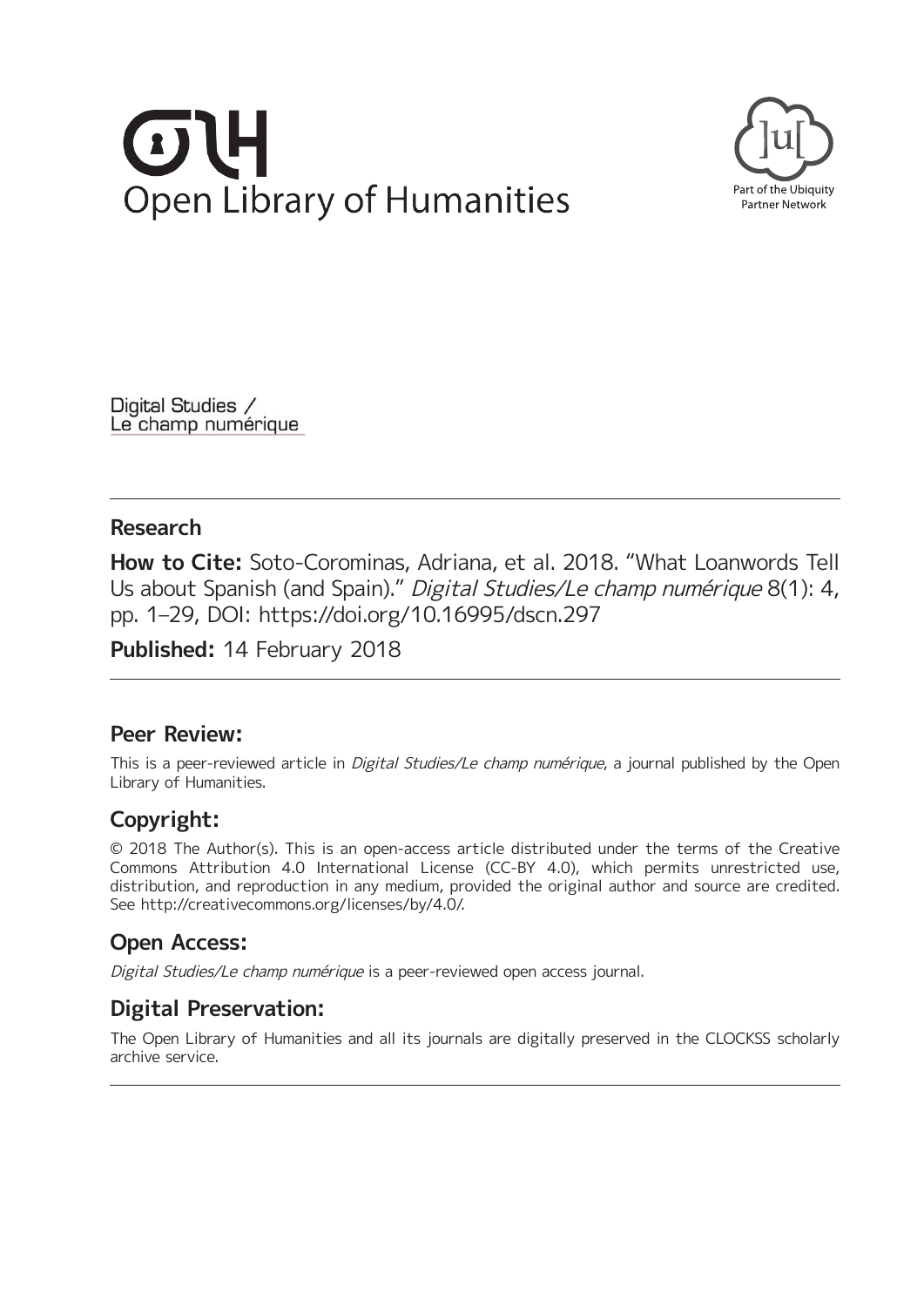Digital Studies / Le champ numérique Soto-Corominas, Adriana, et al. 2018. "What Loanwords Tell Us about Spanish (and Spain)." Digital Studies/Le champ numérique 8(1): 4, pp. 1–28, DOI:<https://doi.org/10.16995/dscn.297>

#### **RESEARCH**

## What Loanwords Tell Us about Spanish (and Spain)

Adriana Soto-Corominas<sup>1</sup>, Javier De la Rosa<sup>2</sup> and Juan Luis Suárez<sup>1</sup>

<sup>1</sup> University of Western Ontario, CA

<sup>2</sup> Stanford University, US

Corresponding author: Adriana Soto-Corominas [\(asotocor@uwo.ca](mailto:asotocor@uwo.ca))

Using one lexicographical tool, the Diccionario Crítico Etimológico Castellano e Hispánico (DECH), and two corpora, the HathiTrust's digital library and the Google Books Ngrams, we tracked the occurrence of thousands of loanwords in Spanish to describe their use, origin, and historical context. In doing so, we used computational methodologies to parse, lemmatize, group, count, and extract the information of all these tools. Results from parsing the etymologies of the DECH dictionary reveal a strong influence of Greek and French on the Spanish lexicon. The results from tracking the occurrence of loanwords in Spanish reveal a clear trend in the use of loanwords over time and support the hypothesis that the lexicon of a language reflects the sociopolitical and sociocultural change that their speakers undergo.

**Keywords:** Spanish; DECH; HathiTrust; Google Ngrams; loanwords; etymology

En employant l'outil lexicographique Diccionario Crítico Etimológico Castellano e Hispánico (DECH), ainsi que les deux corpus HathiTrust et Google Books Ngrams, nous avons localisé l'occurrence de milliers d'emprunts lexicaux utilisés en espagnol afin de décrire leur usage, leur origine et leur contexte historique. Nous nous sommes ainsi servis des méthodologies informatiques pour faire l'analyse, pour lemmatiser, pour classifier, pour compter et pour récupérer les données venant des outils mentionnés ci-dessus. Les résultats de l'analyse des étymologies du dictionnaire DECH révèlent que le grec et le français ont fortement influencé le lexique espagnol. L'analyse de l'occurrence des emprunts lexicaux en espagnol révèle une tendance claire concernant l'usage d'emprunts lexicaux au cours du temps et appuie l'hypothèse que le lexique de chaque langue reflète les changements sociopolitiques et socioculturels que ses locuteurs vivent.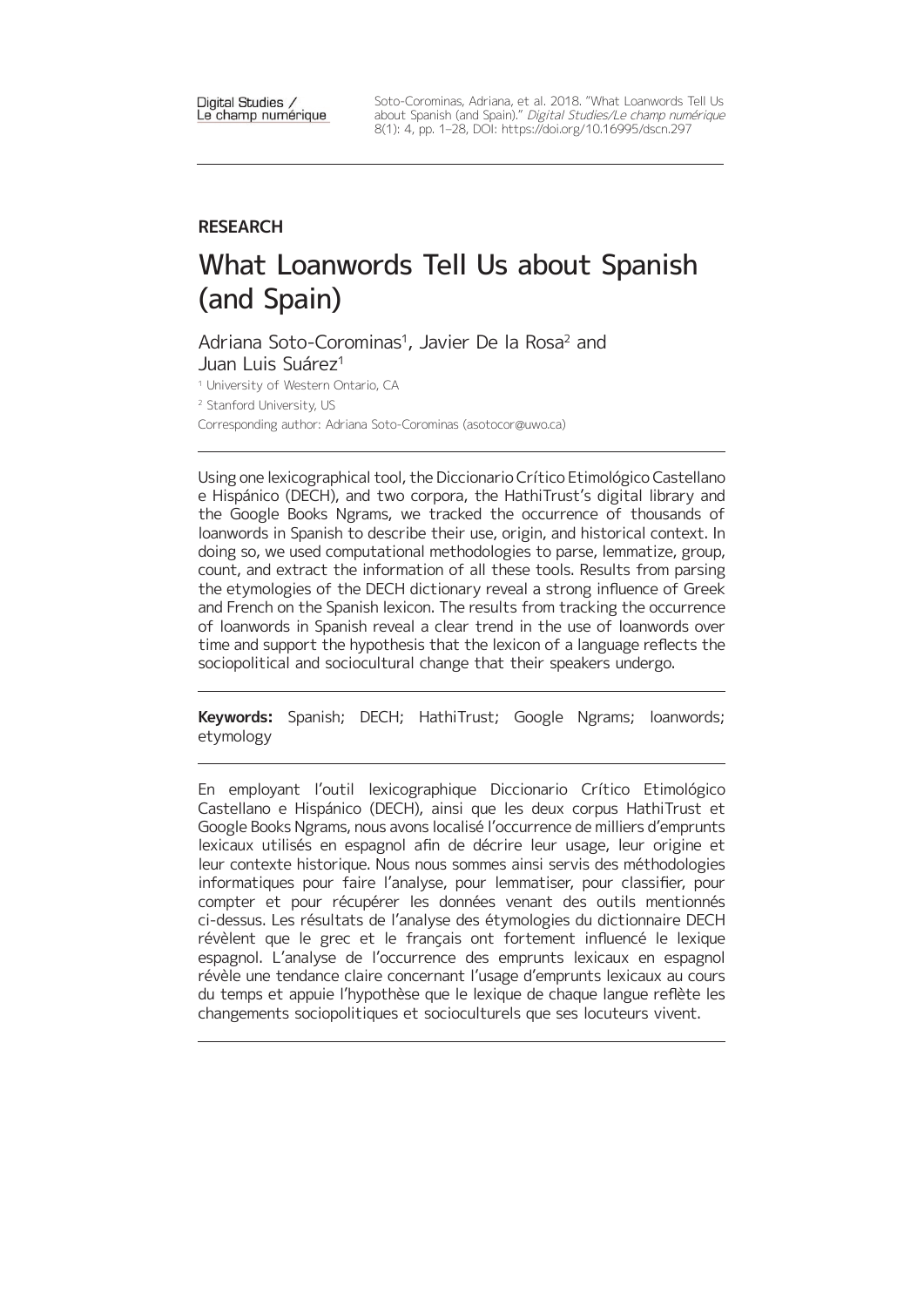**Mots-clés:** L'espagnol; DECH; HathiTrust; Google Ngrams; emprunts lexicaux; étymologie

#### **1. Introduction**

Languages change and evolve in many respects but one of the aspects that is most obvious to casual observation is how languages change their word-stock (Trask 2009). We do not need to wait for several generations to go by to realize that new words are being incorporated into a language, whether they are from foreign languages (*loanwords*) or whether they are newly coined in the language. Loanwords have trespassed the boundaries of linguistics into the realm of the public opinion, politics and policy. In some cases, language academies, such as the Académie Française, have issued recommendations to avoid the use of "unnecessary" loanwords (Samuel 2011); in others, journalists have voiced complaints about the "usurpation" of Spanish by English (Villarreal 2014) making the incorporation and use of loanwords a topic of public interest. It is neither exaggerated nor gratuitous, then, to concur with Gómez Capuz's (2005, 7) metaphor of loanwords as *lexical immigrants*, because of their status as "international threats" who arrive to a language and need to live with the threat of expulsion, at least until the point they become conventionalized as part of the host language.

In this study, we aim to describe the use, origin, and historical context of the loanwords that have been incorporated into Spanish over the course of 400 years using two literary corpora made available by HathiTrust Digital Library and Google Books Ngrams, respectively, and a highly comprehensive lexicographical tool, the electronic edition of the Diccionario Crítico Etimológico Castellano e Hispánico dictionary (henceforth, DECH) (Coromines and Pascual 2012).<sup>1</sup> In doing so, we have

<sup>1</sup> An earlier version of this study used the Dirae dictionary (Rodríguez Alberich 2014) as a lexicographical tool. Following the suggestion of an anonymous reviewer, this revised version uses the etymological information of the DECH (Coromines and Pascual 2012), which has been reported, repeatedly, as the best, most reliable and most comprehensive source of etymological information for the Spanish language (Haensch and Omeñaca 2004, 143). The DECH, as opposed to the Dirae, is an etymological dictionary (Buchi 2016).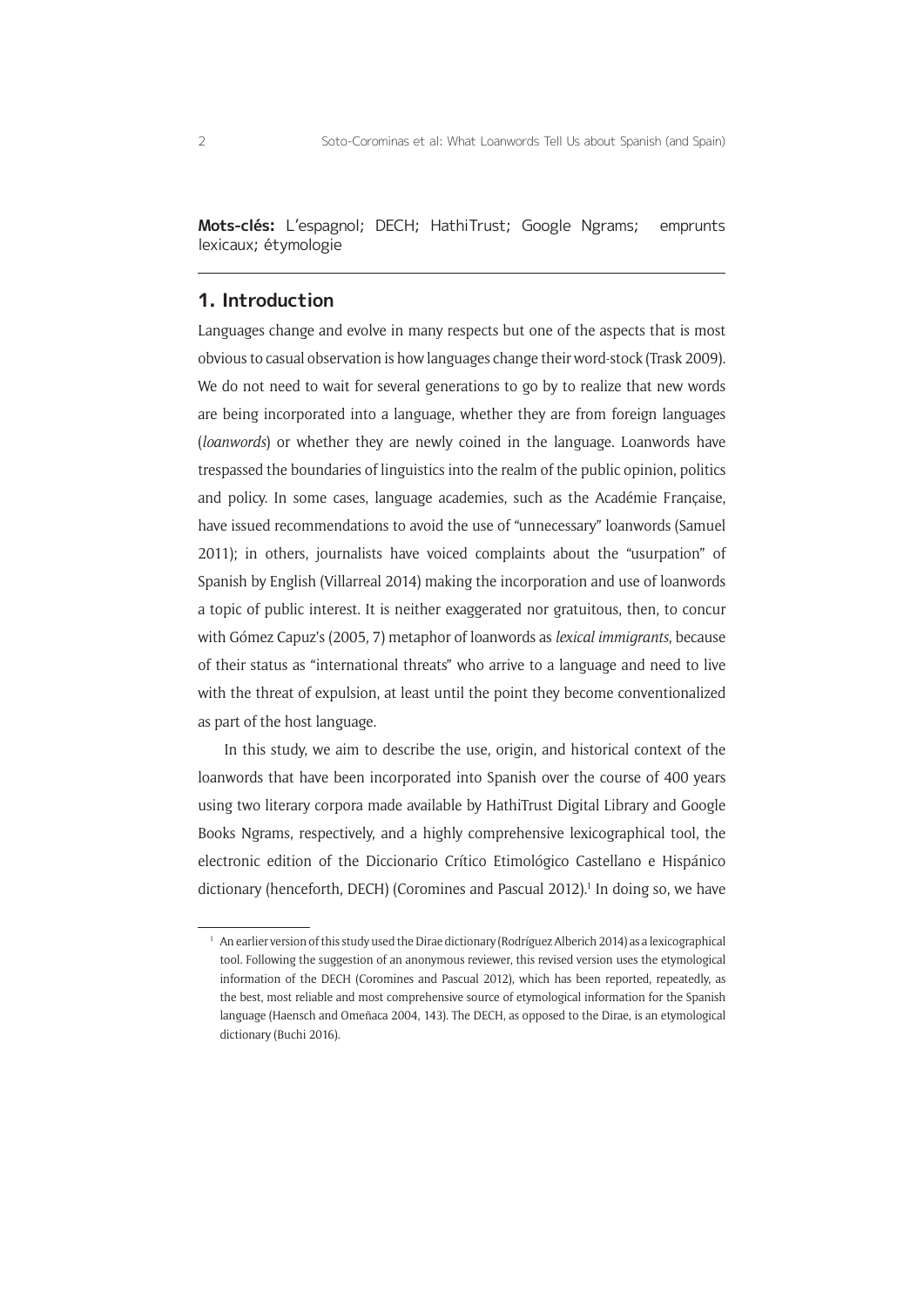used computational methodologies to parse, lemmatize, group, count, and extract the information of HathiTrust, Google Books Ngram, and the DECH dictionary. This process resulted in a total of almost 160 billion tokens. (A token is an individual unit in the natural language analysis of texts. Words are tokens, as are acronyms, proper names, or temporal marks [*e.g.*, "sXVI" –16th Century], among others.) This project intends to address four main questions about loanwords in Spanish, namely:

- 1. What language donated more loanwords to Spanish?
- 2. Are there any marked peaks of loanwords use?
- 3. If so, do they tell us anything about the language?
- 4. Can we establish a connection between the use of loanwords and historical circumstances?

The structure of this article is the following: In section 2, we briefly discuss the history of Spanish as it was formed and became in contact with other languages. In section 3, we provide a background of what loanwords are and of their importance in different fields of study. In section 4, we describe our study in detail. In section 5, we provide a discussion of our results.

#### **2. A Brief Overview of the History of Spanish**

Spanish is a member of the Italic branch of the Indo-European family of languages and is currently spoken by over 420 million speakers as a mother tongue and over 90 million as a second language (L2) in several countries in Europe, America and Africa (Lewis, Gary and Fennig 2016).

With the expansion of the Roman Republic and Empire, between 510 BC and 476 AC, Vulgar Latin evolved into a continuum of overlapping varieties, some of which were mutually unintelligible, thus giving rise to many European languages, one of which was Spanish (Penny 2002). Latinization of the Iberian Peninsula began in 218 BC and lasted roughly two centuries. The geographical distribution of the several languages that existed in the Iberian Peninsula in pre-Roman times was complex but many of the inhabitants of the Peninsula are believed to have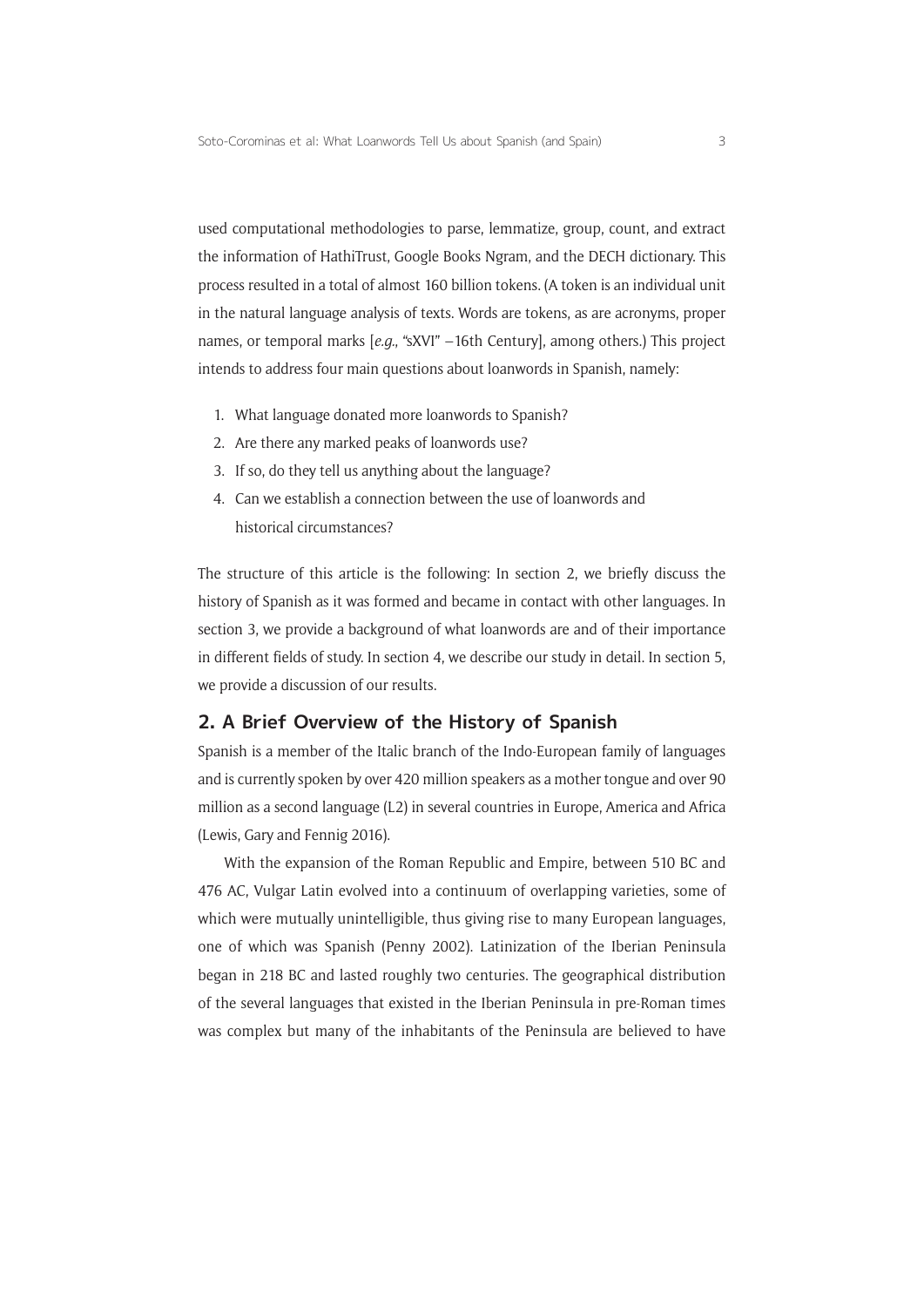been competent bilinguals in Latin and in their own pre-existent languages (Adams 2003, 279–283; Penny 2002, 255). The pre-Roman languages are believed to have left a substrate influence, albeit minimal, on the subsequent Latin used in the Peninsula.

Whereas the later Visigoth conquest of Spain (585AD) had little effect on the Latin spoken in the Peninsula, the Islamic Conquest of the Peninsula in 711AD (whose outcome was a continuous presence of their cultural and linguistic influence that lasted for about 5 centuries) had an enormous impact: numerous words and phrases and even some morphology was taken from Arabic and included into Spanish, proving the significance of the prolonged contact between the two languages (Penny 2002, 16).

In this study, we count the pre-Roman, Latin, Arabic, and Visigoth influences as the ones that shaped the development of Spanish before the establishment of the Crown of Castile in 1230, a political process through the union of the previously independent kingdoms of Castile and Leon. We will count all lexical items that derived directly or indirectly from these languages as baseline Spanish (or core Spanish).<sup>2</sup> The reason why we take  $1065$  as a cutoff date is because of its importance for the linguistic identity of Castilian Spanish. The battles and unions that took place between 1065 and 1230 culminated (linguistically) with the creation of an early standard Spanish thanks to the work of Alfonso X the Learned, king of Castile and Leon (1252–84) (Fernández-Ordóñez 2004; Penny 2002).

#### **2.1. Spanish in Contact**

During its birth and growth, Spanish was not the only language spoken in the Iberian Peninsula. Other Latin-based dialects (Astur-Leonese, Catalan, Galician-Portuguese and Navarro-Aragonese) were also becoming independent, full-fledged languages during the  $10<sup>th</sup>$  and  $11<sup>th</sup>$  centuries (Lapesa 1990, 38). These languages together with

<sup>&</sup>lt;sup>2</sup> While it is true that there had been Greek colonies in present-day Spain before the arrival of the Romans, they left very few words: toponyms (Empúries, Roses) and, probably, the word *seta*  ('mushroom'). Because of this, Greek is not counted as substrate despite early contacts (Dworkin 2012; Penny 2002). For the same reason, we do not count Greek as baseline Spanish in this study.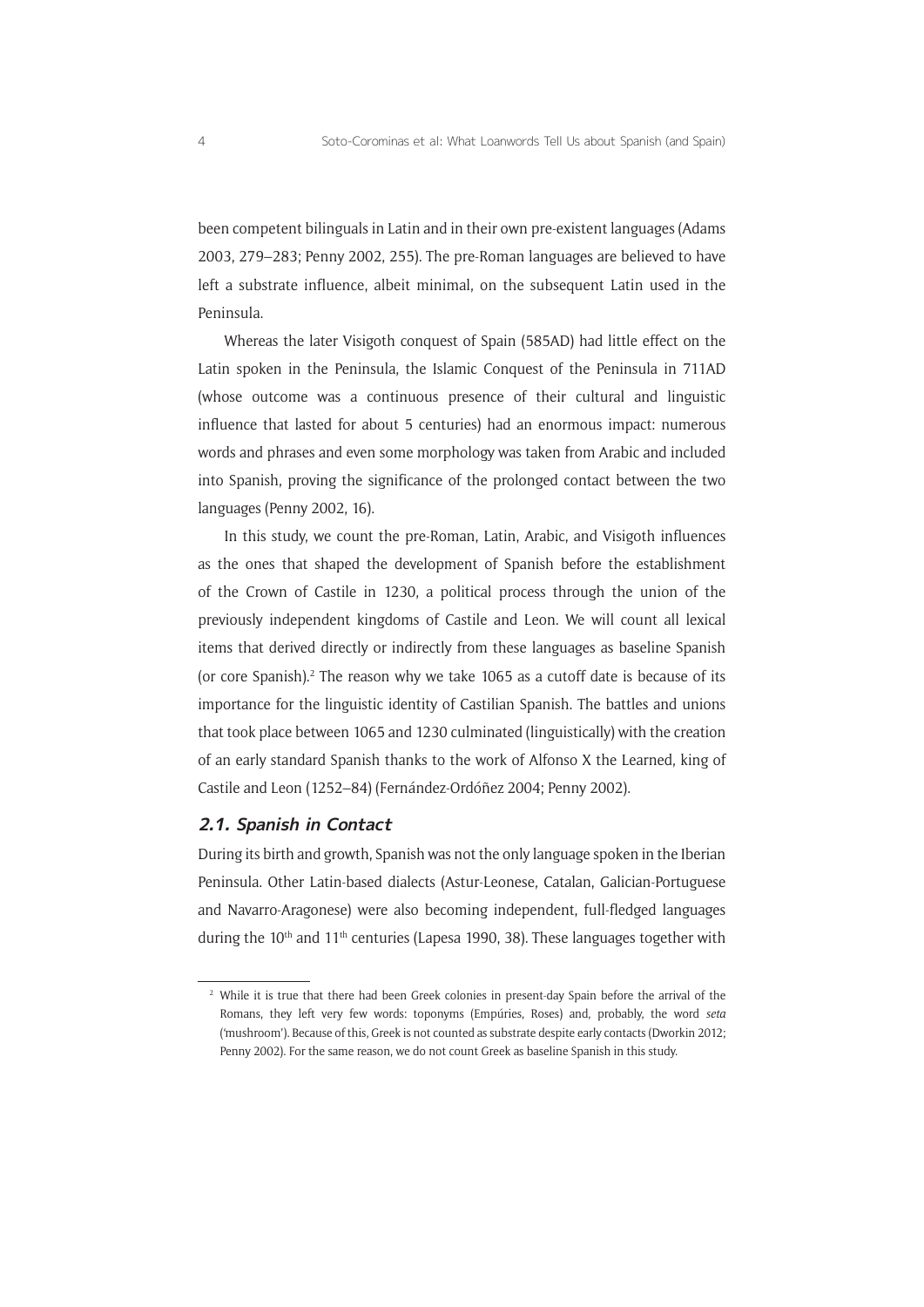Basque, a language isolate spoken in the northern part of the Peninsula, occupied and sometimes shared the geographical space of the Peninsula.

In the 15<sup>th</sup> and 16<sup>th</sup> centuries, Spanish expanded to many sites overseas (such as the Canary Islands, the American, and the Philippines) as a result of the work of settlers, soldiers, and missionaries. In linguistic terms, the colonial expeditions of the Spanish to the Americas in 1492 made Spanish more widely spoken and gave rise to more contact scenarios, in this case with various Amerindian languages.

Direct and prolonged contact with all this variety of languages produced several additions to the Spanish vocabulary (Dworkin 2012; Penny 2002). Although these contact situations had been ongoing by the time the first official dictionary of Spanish, the *Diccionario de Autoridades*, was published by RAE in 1726, we will count the lexical items that came from these languages as loanwords as these were not existent in the creation of the aforementioned "standard."

#### **3. Loanwords**

We have briefly mentioned that Spanish has been very prolific in terms of borrowing all sorts of linguistic components from the languages it has had contact with, and this language is by no means an exception. Most world languages have borrowed from the languages they have maintained contact with, even when bilingualism in the speakers of the donor and recipient languages has been infrequent (Durkin 2009, 132; Kaufman and Thomason 1988, 47; Sayahi 2011, 86).

This study focuses on the borrowing of lexicon and its associated meaning, which results in *loanwords* (Durkin 2009, 134). We take Tagliavini's (1949, 369) etymological based definition of loanwords: "a word in a language that comes from another language, different from the one that constitutes the basis of the borrowing language or that, if it *does* originate in that language, it is not obtained through regular, continuous, and popular transmission, but borrowed later on."

There is a plethora of possible reasons as to why languages may borrow lexicon from other languages: language economy, fashion, need for (more appropriate) terms (Durkin 2009), clarification, impact, precision, attenuation, snobbism,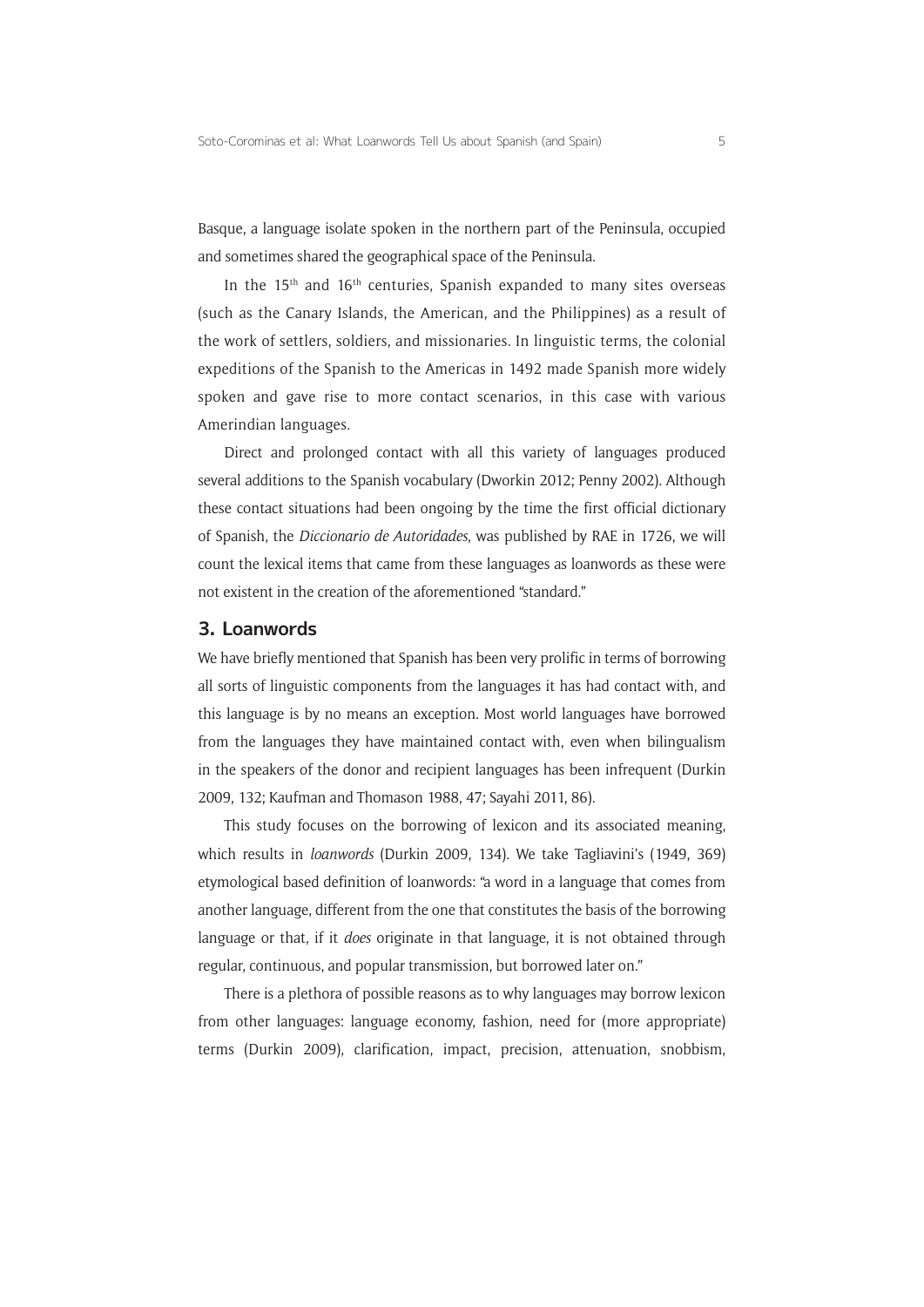prestige (Gerding et al. 2012), identity, adaptation, or dialect/language leveling (Young 1996).

Since borrowing is a highly common process, it has patterns: content words (such as nouns or verbs) are borrowed more frequently than function words (such as prepositions or conjunctions). In turn, nouns are borrowed more than any other part of speech (such as adjectives or adverbs) (Matras 2009). It is thought that both referential transparency and morphosyntactic freedom are factors that ease borrowing of nouns (Matras 2009).

#### **3.1. How Do Languages Borrow?**

As we have described before, languages borrow all sorts of linguistic components from other languages. Thomason and Kaufman (1988, 37) define borrowing as "the incorporation of foreign features into a group's native language by speakers of that language: the native language is maintained but is changed by the addition of the incorporated features". A possible way in which languages borrow is proposed by Backus (in Zenner and Christiansen 2014) and Croft (2000, 211): a speaker who speaks language A and, to some extent, language B, has two choices when faced with a communicative task, saying a concept in a familiar way (that is, using language A) or saying it in a creative way (using language B). Making the "creative decision" will imply an innovation, also known as "altered replication". Loanwords (and all types of innovations) very often die soon after they are born and never become part of language A. The more this innovation (or foreign incorporation) is repeated and encountered, the more *entrenched* it becomes. If an innovation becomes entrenched enough, it may end up being conventionalized as part of language A.

If the loanword from language B conveys a meaning that did not exist in language A, loanwords are typically accepted without much resistance. This could be the case of the word *kimono*, which entered English (among many other languages) from Japanese to name a concept that was previously nonexistent and/or unknown to English-speaking populations. It is possible, however, that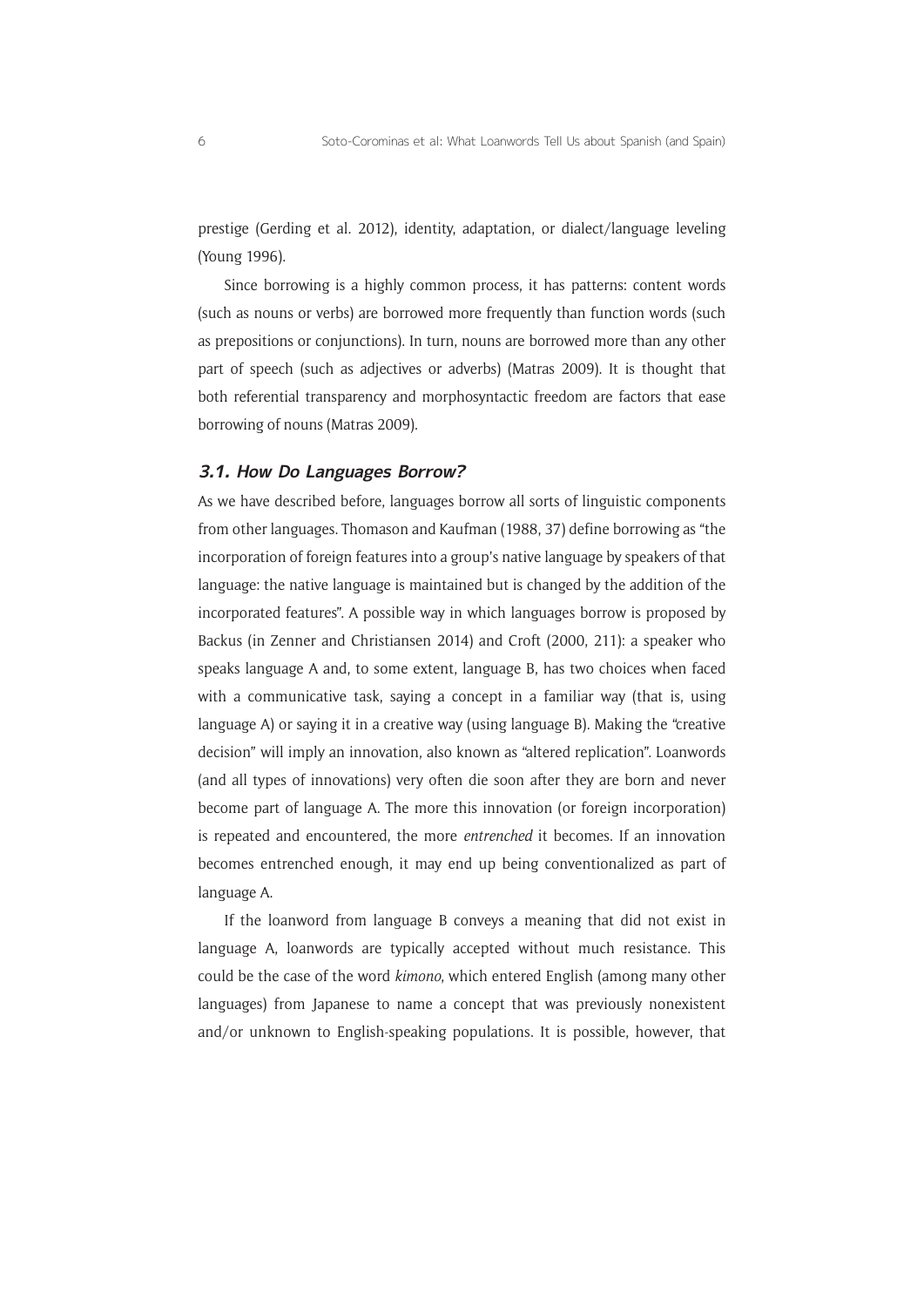the loanword from language B overlaps in a position that was already occupied in language A. When this is the case, both words are in competition and more than just one outcome is possible. In the first place, one of the two may become obsolete, as it is the case of the Old English word *firen*, which was replaced by the French word *crime* (Ringe and Taylor 2014). It is also possible that both words stay on language A with highly similar meanings (such as English *kind* and French loanword *type*). Both words can stay with more obvious differences in meaning (for English, this would be the case for word pairs such as the Germanic word "cow" and the Old French loanword "beef"), or as words used by different groups of people or for different purposes (such as English "ant" and the scientific Latin loanword "formic").

#### **3.2. The Importance of Loanwords**

While loanwords played a somewhat peripheral role in the early study of Linguistics (Gómez Capuz 2005, 11), more recently, many studies, especially in the field of language contact and sociolinguistics (Adalar and Tagliamonte 1998; Arroyo and Tricker 2000; Poplack and Dion 2012; Stammers and Deuchar 2011) have investigated the incorporation, use, and popularization of loanwords over time. The study of loanwords provides valuable data for studying language change (Backus in Zenner and Christiansen 2014, 19). Layers of loanwords in a language (such as the bulk of loanwords from Old Norse and French in English) tell us about the past contacts between speakers of the donor and recipient languages, and the kind of words that were borrowed inform us about the nature of the contact (Bynon 1977, 231).

#### **4. Our Study**

Our present study focuses specifically on written text. The reasons why we are focusing on written language are several. First of all, written language has been shown to display a higher ratio of lexical items to total running words than spoken language, which is known as *lexical density* (Halliday 1989, 61). A high lexical density is desirable in that it gives us access to a greater number of lexical items than if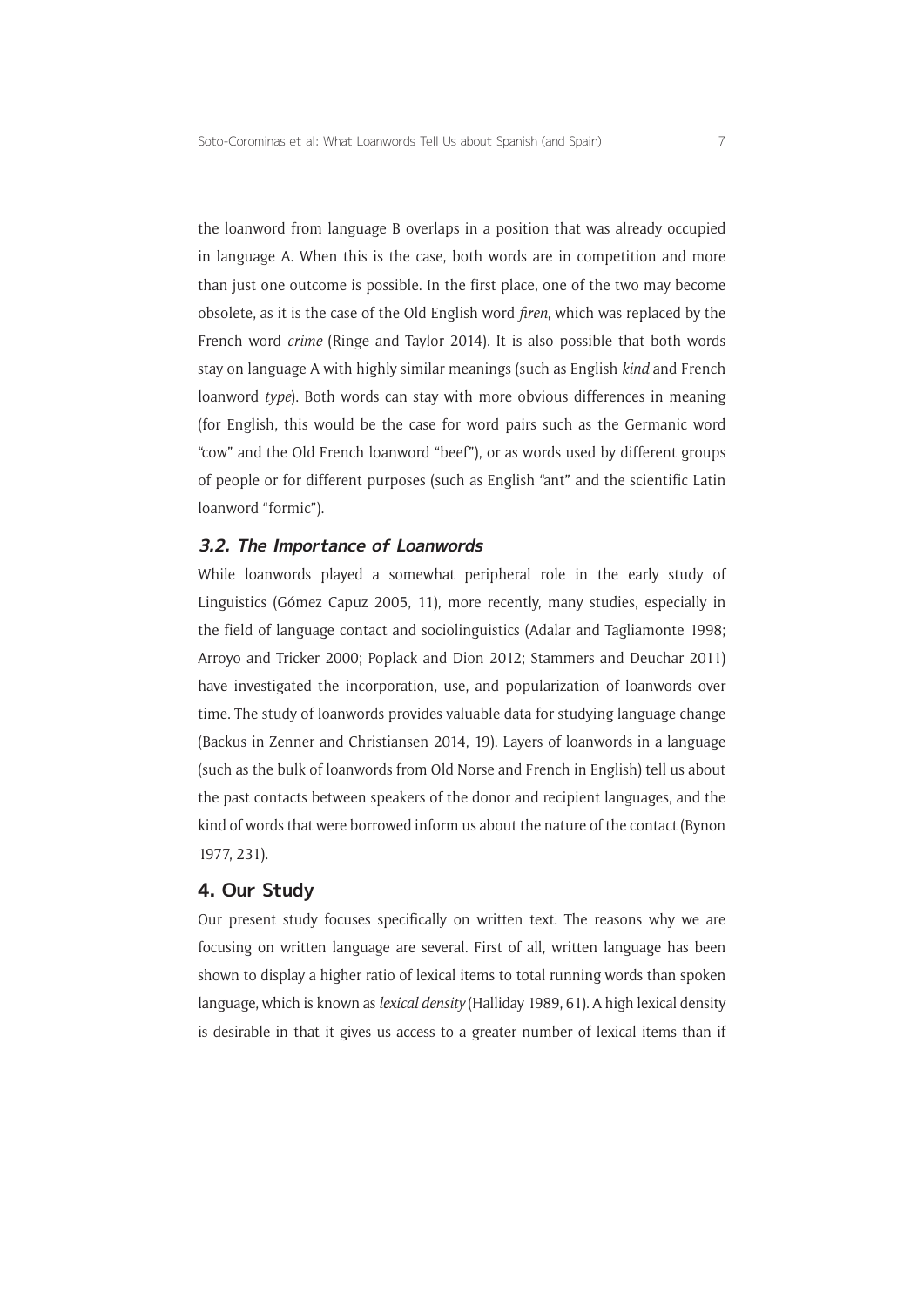we used spoken language. Secondly, written language does not display as much inherent variability of forms as spoken language does (Poplack and Dion 2012) and it leaves out some aspects that are difficult to analyze (i.e. prosodic information or paralinguistic features). In addition, studies that analyze speech samples can only look back to some 80 years of history whereas the study of written samples allows for a much higher retrospective outlook. Equally importantly, writers tend to use the standard language (unless it is to create a particular effect). Therefore, it is reasonable to assume that when words appear in a book, they have been present in the speech for a relatively long amount of time; i.e. they have become entrenched. The last reason, but not less important, is practicality. Written texts are already transcribed (and in this case, digitized), which makes them easier to be processed computationally.

There are some corpora for spoken Spanish: Corpus Oral de Referencia de la Lengua Española Contemporánea (CORLEC 1992), Proyecto para el Estudio Sociolingüístico del Español de España y América (PRESEEA 2014), and Corpus de Referencia del Español Actual (CREA 2008). CREA, in fact, has both an oral and a written Spanish corpus, the latter being much larger. But these corpora have something in common, in addition to being very well made and well selected: they are small. (CORLEC has 1,100,000 transliterated words [CORLEC 1992], PRESEEA, in 2006, had 2,000,000 transcribed words [Moreno Fernández 2006], and CREA has almost 9,000,000 transcribed words [CREA 2008].) Because of their size, manual efforts of transcription and annotation have made sense. However, this study seeks to face a new challenge: using billions and billions of words to account for the introduction and diffusion of loanwords.

Differently from other sociolinguistic and language contact studies, our investigation does not focus necessarily on the language production of a bilingual territory. In most cases, authors were monolingual and lived in stable monolingual zones. Therefore, the fact the we see words borrowed from other languages is not necessarily the result of personal or societal bilingualism but of established borrowing processes.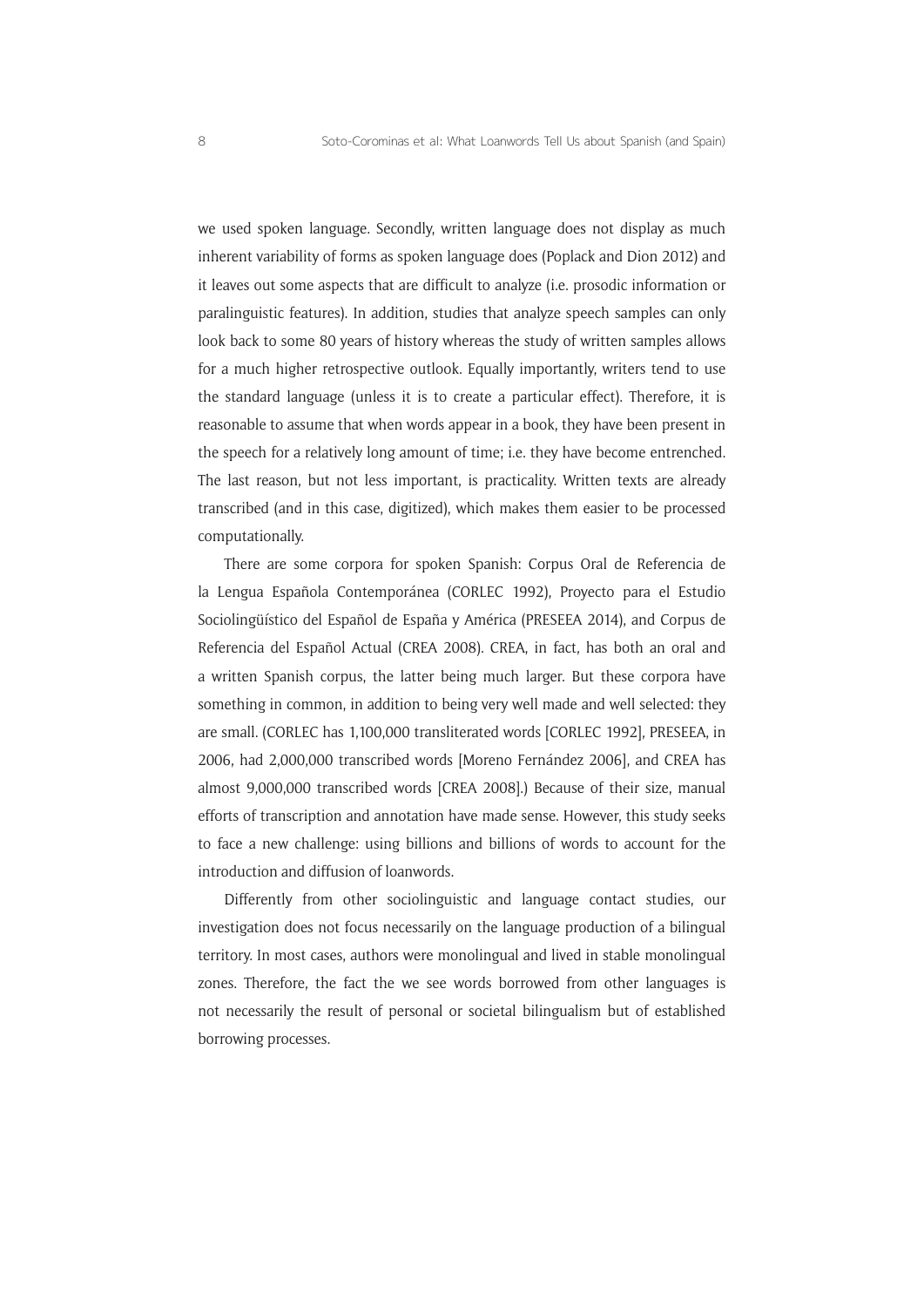#### **4.1. Research Questions**

To remind the reader, in this study we seek to answer four main questions:

- 1. What language donated more loanwords to Spanish?
- 2. Are there any marked peaks of loanwords use?
- 3. If so, do they tell us anything about the language?
- 4. Can we establish a connection between the use of loanwords and historical circumstances?

#### **4.2. Methodology**

In order to collect a dataset as exhaustive and extensive as possible that would allow us to address our aforementioned questions, we resorted to two corpora made publicly available, the HathiTrust Digital Library (henceforth: HT) with its Spanish corpus of 146,635 texts (Capitanu et al. 2015); and the Google Books Ngram dataset V2 (NGram) and its Spanish portion comprising 854,649 texts (Lin et al. 2012). Each text in HT is represented as a compressed JSON file that includes metadata about the volume in which it was originally published, such as the year of publication or the author if known, and a list of pages. Each of these pages contains a frequency map for each of the individual tokens found in an automated part-of-speech (POS) tagging task of the text in the page. Order and structure are lost, and the original text cannot be reconstructed. Although this might represent a problem to other studies, it is not problematic to ours because word counts were the only requirement to address our questions.

To analyze the 33GB of JSON data we used the Apache Spark toolkit (Meng et al. 2015; Zaharia et al. 2010), an upcoming de facto standard for big data analysis, and the Python bindings that it provides, together with some of the scientific stack tooling in the Python ecosystem (mainly Scipy, Numpy, Pandas, Cython, matplotlib, seaborn and Jupyter). Cleaning and aggregating word counts per year for the 22,236,839,455 syntactically annotated tokens (29,105 were unique lemmas) in HT took 16 hours in a 16GB RAM 8-core Intel® Core™ i7 machine. Despite containing several times more tokens (140,363,350,682 1-grams, and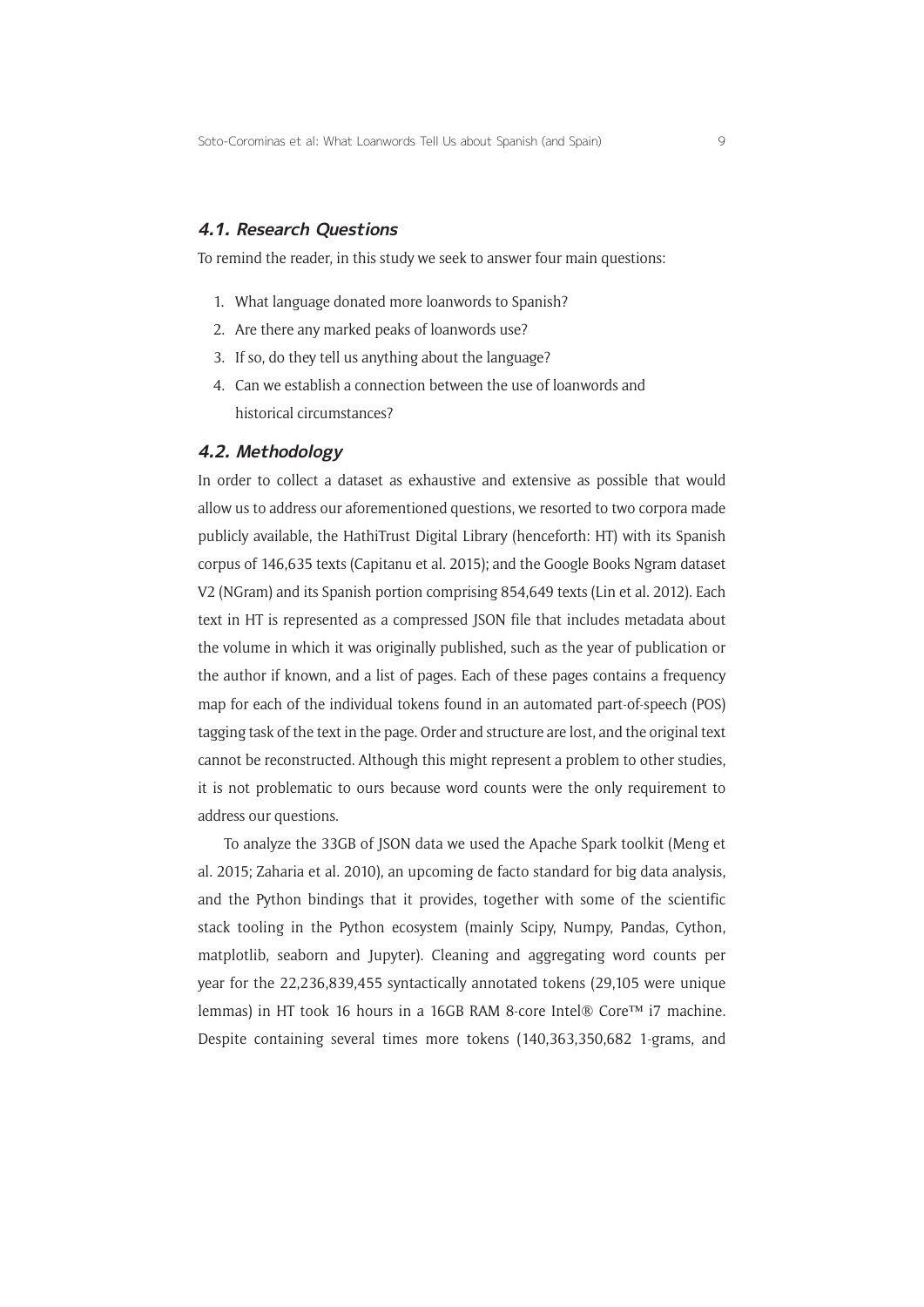46,067 unique lemmas), the NGram dataset was smaller: around 10GB of clean tabulated data with calculated word counts per year. Processing NGram was easier when compared to the HT format since the NGram dataset only contains isolated information about words (some POS annotated), counts, and years and volume of apparition. An additional problem that the HT database posed was that it only allowed us to use texts up to the copyright start date, that is, volumes that were published in the US before 1923 or outside the US before 1876. Hence, and as we will see in the results sections, our only source for words in the last century comes from the NGram dataset.

Once the first word counts were calculated, we lemmatized them and ignored proper nouns and other constructions (such as initials, numbers, or words with numbers). Lemmatization of Spanish words was carried out using the lexicon built for the VL3 project (Nuñez and Jiménez-Mavillard 2012), which accounted for 1.2 million words and included all inflections of verbs as collected by the 23rd edition of the dictionary of the Royal Academy of Spanish, known as DLE (RAE 2014). After filtering those lemmas out, the HT dataset accounted for 14,079,479,528 tokens (63% of the original number), of which 9,733,355,056 were loanwords, and NGram for 130,170,787,502 (92%) words, of which 89,087,235,626 were loanwords. (It is worth noting that the authors of the NGram dataset reported only 83,967,471,303 words in Spanish).

Identifying which lemmas were loanwords was possible thanks to the etymological information contained in the electronic edition of the DECH. These etymologies, only available for roughly a 21% of the lemmas (19,446) were expressed in natural language, making the extraction of the source language very difficult. We built a grammar to recognise the tree structure of the etymology statements. As an example, consider the etymology for the lemma "crónica":

Del latín chronĭcus, y este del griego χρονικός chronikós; la forma femenina, del latín chronĭca, y este del griego χρονικά [βιβλία] chroniká [biblía] '[libros] que siguen el orden del tiempo'.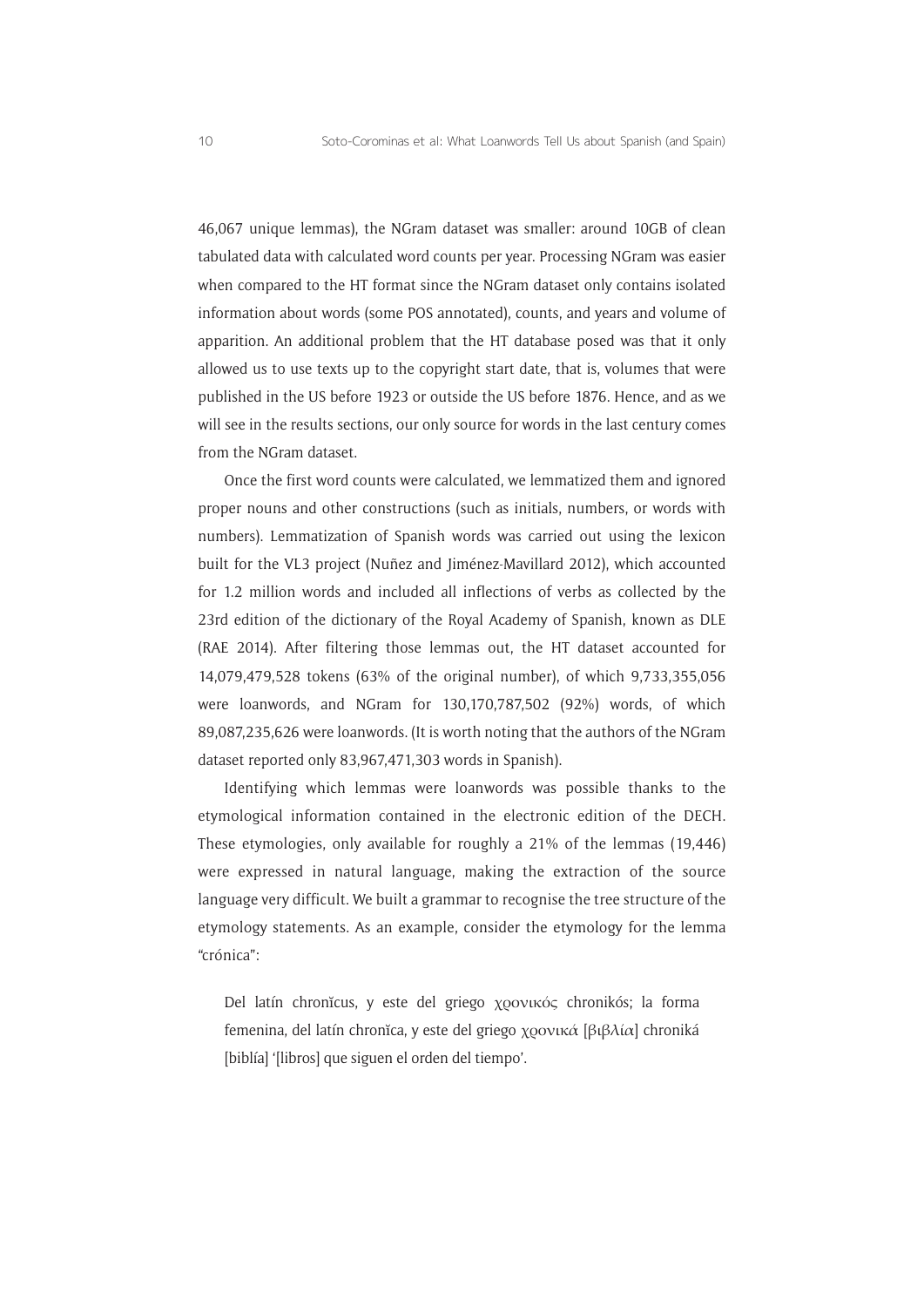"From Latin chronĭcus, and this one from Greek χρονικός chronikós; the feminine form, from Latin chronĭca, and this one from Greek χρονικά [βιβλία] chroniká [biblía] '[books] that follow a sequence of time'."

Our grammar was able to extract the next structure:

[{'from': {'lang': [['latín']], 'lemma': ['chronĭcus']}}, {'from': {'lang': [['griego']], 'lemma': ['χρονικός', 'chronikós']}}, {'from': {'lang': [['latín']], 'lemma': ['chronĭca']}}, {'from': {'lang': [['griego']], 'lemma': ['χρονικά', '[βιβλία]', 'chroniká', '[biblía]'], 'meaning': ['[libros] que siguen el orden del tiempo']}}]

However, given the complexity of the language used to express these etymologies, in some cases we had to automatically traverse the resulting tree after parsing the grammar to fix some mistakes.

We classified the 437 language tags that the DECH uses to define etymological origin in 10 categories in order to capture, in a group, a set of languages that would share a geographic and temporal relation with regards to the Spanish language. The groups, with some of their more representative languages in terms of their contribution to the Spanish lexicon, are shown below. Note that we are not including all the source languages that the DECH specifies, but only those that served as donor languages directly to Spanish.<sup>3</sup>

*Iberian Peninsula*: Andalusian, Aragonese, Asturian, Basque, Caló, Catalan, Galician, Galician-Portuguese, Leonese, Portuguese, Salmantino, Valencian

<sup>&</sup>lt;sup>3</sup> Each group is made up of the etymological sources according to the DECH. Some of these sources are languages (such as Basque or Catalan), some are groupings of languages (such as African languages), some are legally considered dialects (such as Genoese and Gascon), some are very general etymologies in lack of more specific information (as it is the case for Indigenous languages). It should also be taken into account that some etymologies are summarized for the sake of space (*Catalan* in our list represents the denomination *Old Catalan, Vulgar Catalan,* etc).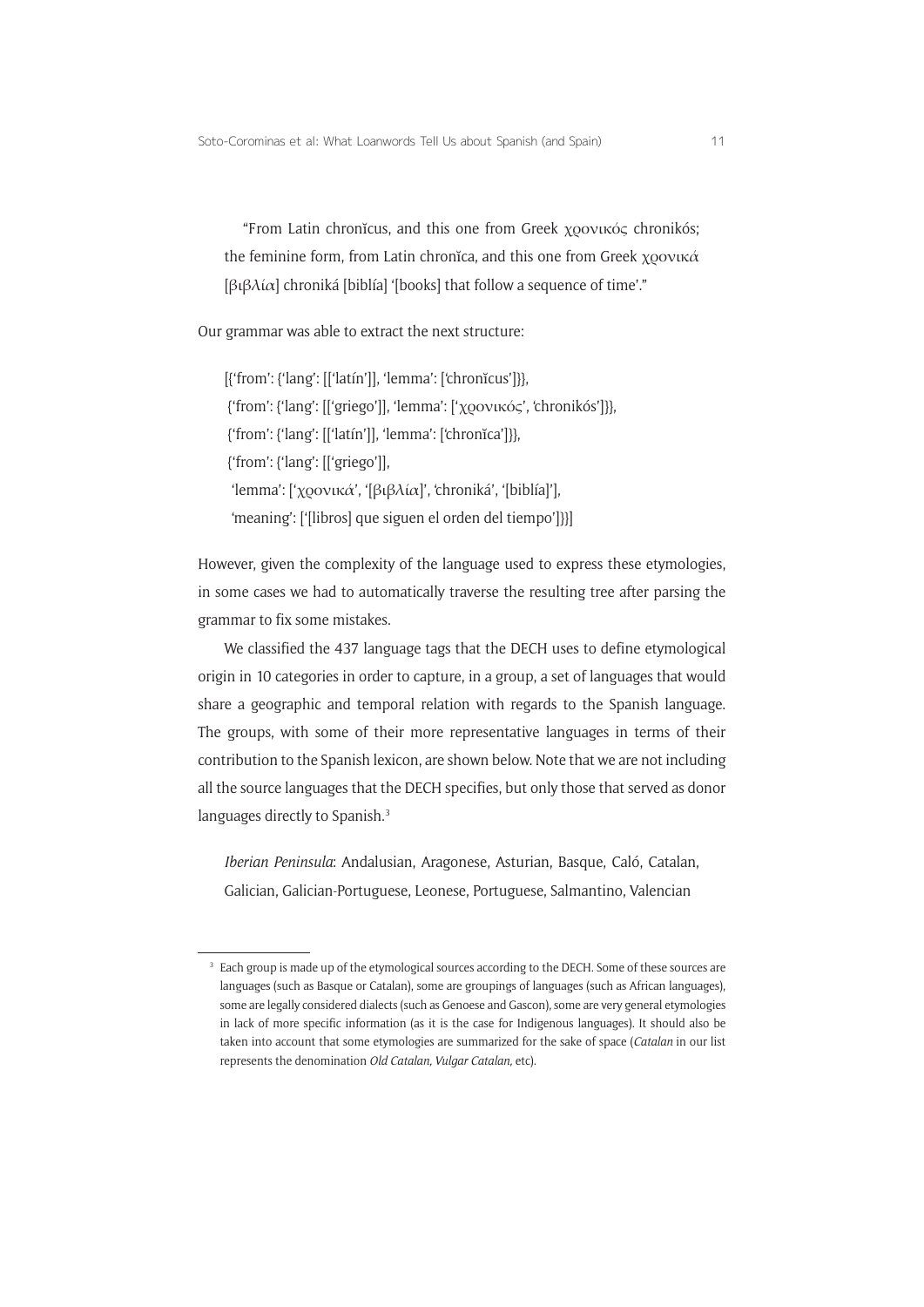*Amerindian & Philippines*: Aimara, Arahuaco, Cumanagoto, Guaraní, K'iche', Mapuche, Mayan, Nahuatl, Quechua, Tagalog, Taíno, Tupi, various indigenous American languages *Western Europe*: Dutch, Finnish, French, Gascon, Genoese, German, (Medieval and Modern) Greek, Italian, Napolitan, Norwegian, Occitan, Swedish *Ancient Europe*: Frankish, Gaulish, Germanic, Gothic, Greek, (Pre-Roman) Indo European, Nordic, Pre-Celtic *Middle East & India*: Aramaic, Bengali, Dravidian, Farsi, Hebrew, Hindi, Malabar, Pahlavi, Sanskrit, Sinhalese, Syriac, Tamil, Turkish, Urdu *Eastern Europe*: Hungarian, Dalmatian, Polish, Russian, Armenian, Czech *Other languages*: Chinese, Japanese, Malay *Africa*: Berber, Quimbundu, African languages *Latin: loanwords*: botanical Latin, modern Latin, scientific Latin, scholastic Latin, ecclesiastic Latin *English*: English

While, as mentioned earlier, Latin and Arabic are part of what we have considered the baseline in this study, Spanish has borrowed words from both of these languages more recently. In the case of Latin, recent academic terms or learned words have been incorporated into Spanish, such as *referéndum* 'referendum', which was first attested in Spanish in 1829 according to Dirae (Rodríguez Alberich 2014). Some words from Arabic have also been borrowed recently, especially those related with Islam, such as *ayatolá* 'ayatollah', first attested in Spanish in 1977 (Rodríguez Alberich 2014). Examples such as these two, by all means, should be counted as loanwords, and not as core Spanish. The DECH has a way of marking some recent loanwords from Latin (under categories such as *latín botánico* 'botanical Latin' or *latín científico '*scientific Latin') but the category *latín* 'Latin' and *arabic* includes both baseline items and loanwords. To be conservative, we counted these items as belonging to the baseline. Therefore, we acknowledge that the number of loanwords from Latin is higher in reality but, unfortunately, this is a limitation of this otherwise highly specific and thorough dictionary.

English was left as its own group because of its unique relationship to Spanish. This language has influenced Spanish at different stages from different parts of the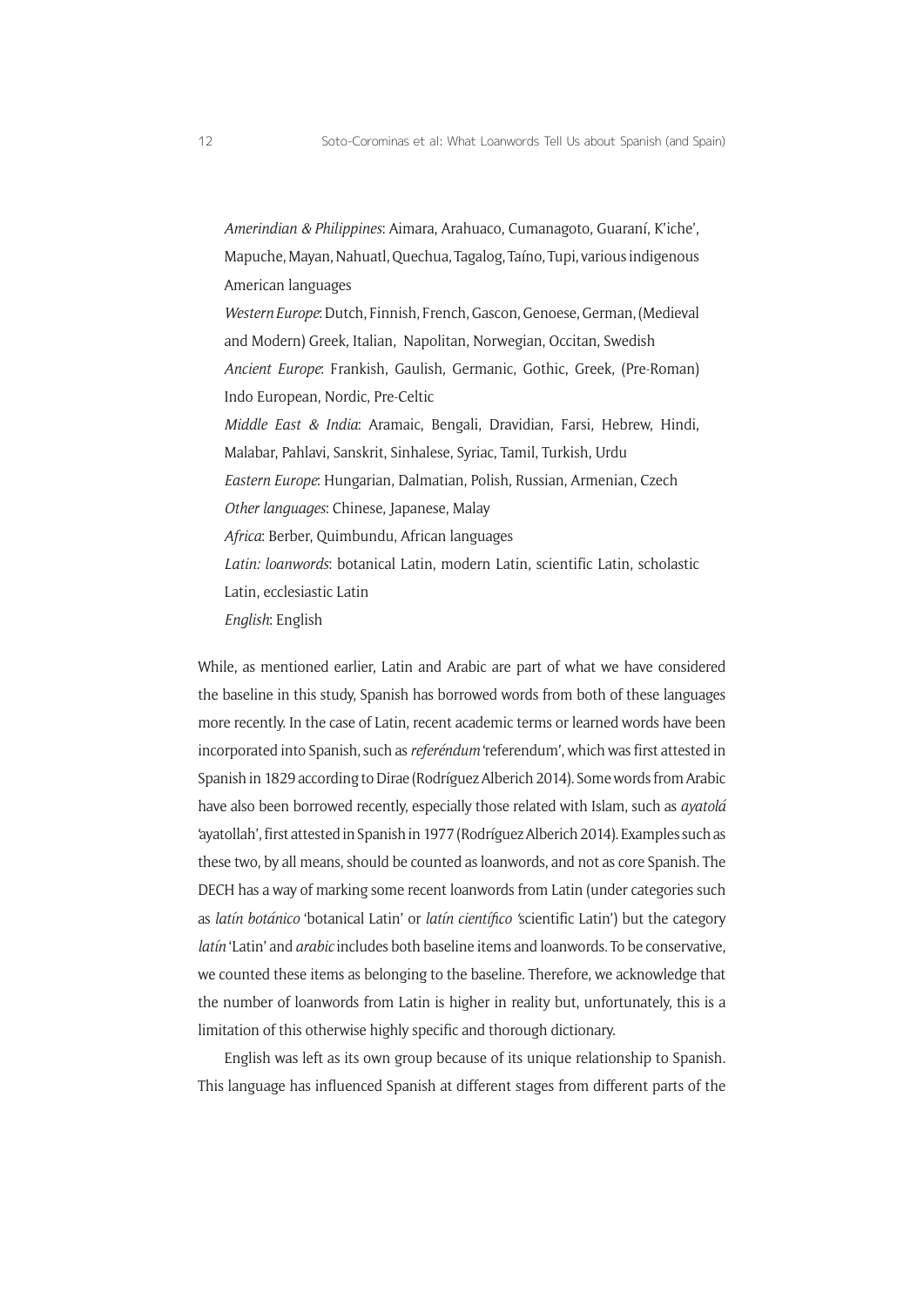world. If English had been grouped together with other languages, the difference in loanword borrowing from British English and American English to Spanish might have been masked.

#### **4.3. Results**

#### 4.3.1. Donor Languages

Out of the 65,357 lemmas (and definitions) included in the DECH dictionary, 33,529 counted with etymology information we were able to extract. And although 19,446 were found to be loanwords, only 6,827 appeared in our corpora and came from languages other than Latin and Arabic, which again, were counted as baseline Spanish. When looking at the donor languages for these lemmas, shown in **Figure 1**, we found that Greek and French were the most prolific languages in donating lexical items to Spanish: 2,191 words come from Greek and 1,447 from French.<sup>4</sup> The counts that appear in **Figure 1** disregard the notion of frequency in the language. That is,



**Figure 1:** Number of loanwords per donor language.

<sup>4</sup> Note that for this specific subsection we are not using grouped languages but individual ones to gain a more specific understanding of which languages were most often resorted to by Spanish in need for new lexicon.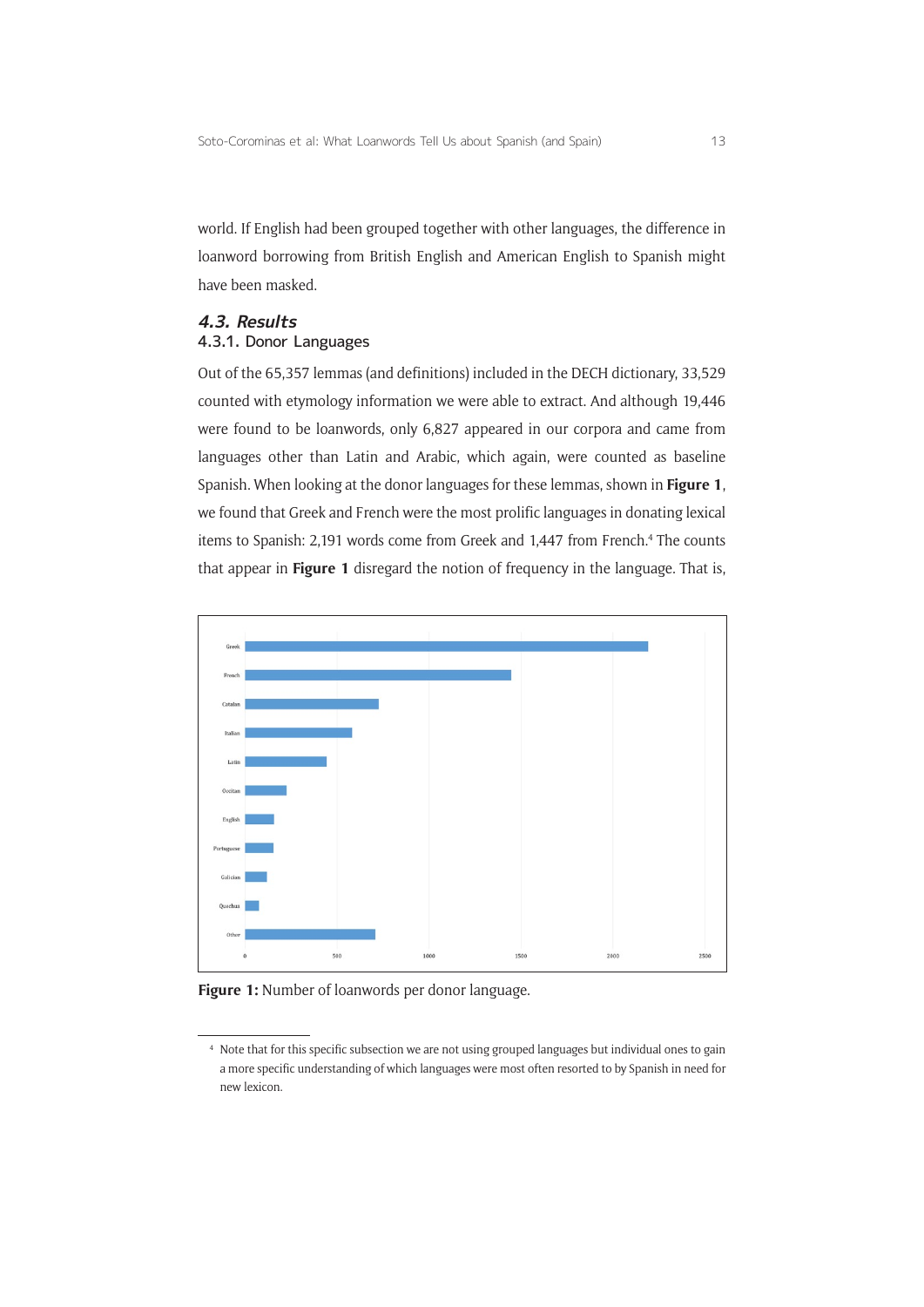low frequency words such as *ñacundá* ('Nancunda nighthawk') are equivalent to one word, just as high-frequency lemmas such as *maíz* ('corn').

The majority of the most prolific donor languages in **Figure 1** are not surprising. After all, Spanish (in all Spanish-speaking nations) shares a geographic relation or a historical or political link with most of these languages. One of the notable exceptions is Greek, which appears as the top donor to Spanish. The great number of Greek loanwords may be unexpected at first. Spain and Greece have not established direct relations through colonial expansion, wars, or trading in the past centuries (other than the one described in Footnote 2). Upon careful observation of the Greek loanwords, we realize that the borrowing process for this language is unlike the one for the other languages. It could be deemed as being more "artificial". Ancient Greek has been resorted to in need for scientific and technical terms from ancient times until nowadays (Dworkin 2012; Gutiérrez Rodilla 1998). Besides the great amount of words that originated in Greek and made their way through Spanish via the Vulgar Latin and the Arabic spoken in the Iberian Peninsula before the 20th century (which, again, have not been counted as Greek loanwords in this study), we find a great amount of Ancient Greek loanwords in Spanish that were borrowed, unmediated, after the 18th century (Fernandez Galiano 1980). Examples of this type are *didáctico* ('didactic')*, asfixia* ('asphyxia')*,* or *fase* ('phase'). In the 19th and 20<sup>th</sup> century, Ancient Greek, as the first internationally prestigious language in history (Bergua Cavero 2002), was often resorted to due to the need to keep up with the rapidly evolving fields of science and technology. New inventions and discoveries, growing by leaps and bounds, required names. While the common vocabulary has its limits in terms of speed and growth, the scientific and specialized vocabulary required immediate additions, and Ancient Greek was often used as a tool (Fernández-Sevilla 1982; Gutiérrez Rodilla 1998). It is precisely because loanwords from Ancient Greek are specialized vocabulary that investigations that focus on casual speech or press corpora might overlook the fact that a great amount of Spanish words were loaned by this language. These type of words are simply not common in more casual types of texts but are nevertheless frequent in literature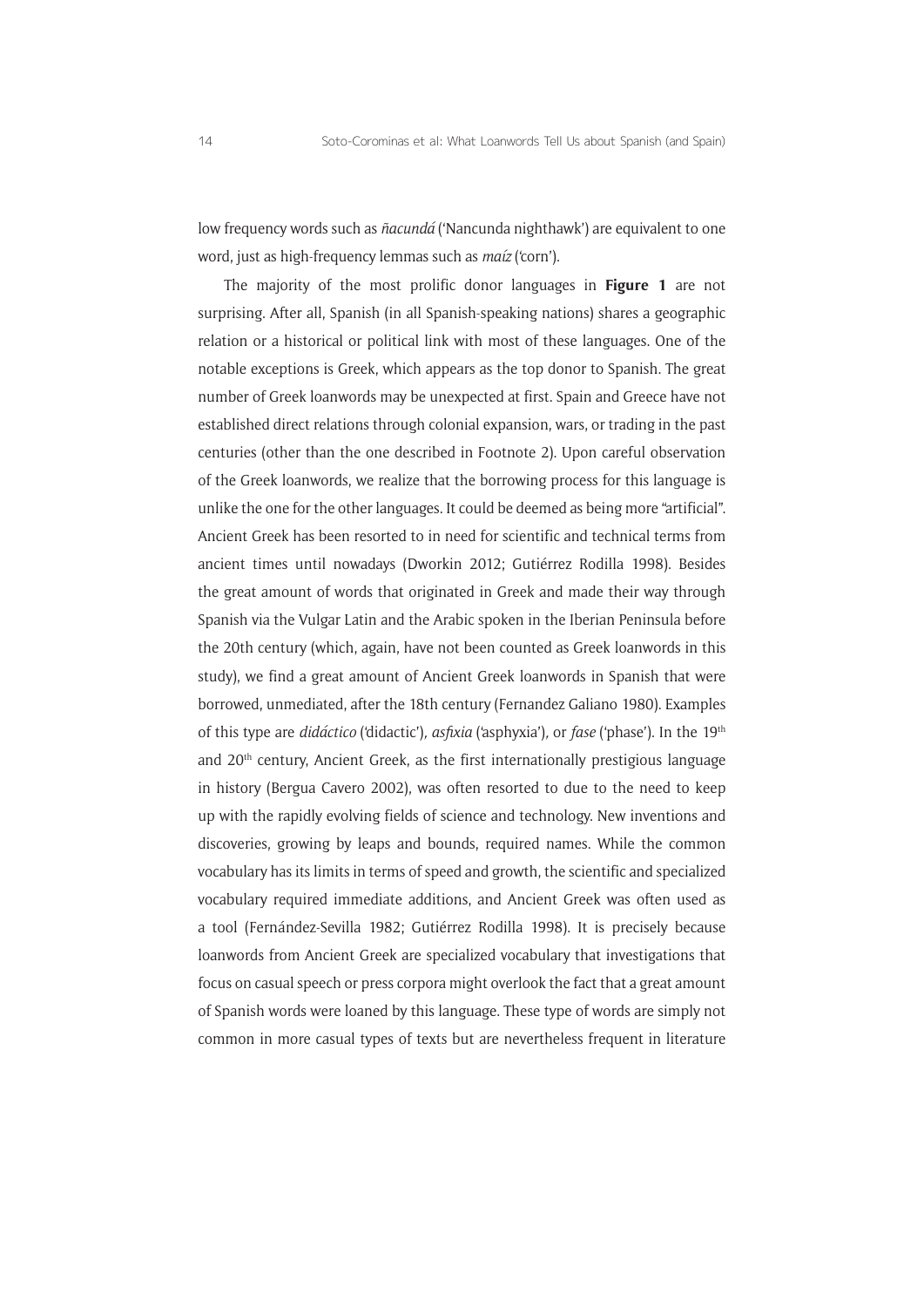and specialized treaties such as the ones contained in the HathiTrust and Google Books Ngrams databases.

As many philological studies point out (Curell Aguilà 2006; Dworkin 2012; Holmlid 2014; Varela Merino 2009), French has influenced Spanish from the Middle Ages to the present moment due to Spain and France's aristocratic and political relationships, population movements, and economic, cultural, and commercial exchanges. Having loaned high-frequency words such as *cine* ('cinema, movie theater'), *ciclista* ('cyclist'), or *caloría* ('calorie'), French is typically found as the most common donor language by those studies that look at established (i.e. included in the dictionary) loanwords in common speech or in the press (Holmlid 2014). Even before the use of technology, Spanish philologists were well aware of the influence of French on the Spanish lexicon. In the 18<sup>th</sup> Century there was a heated debate among writers regarding the widespread use of foreign words in the language, with some advocating in favor of purity of Spanish (and against loanwords), such as Gaspar Melchor de Jovellanos (1744–1811) or José Caldoso (1741–81) and some in favor of the expansion of vocabulary through loanwords, such as Benito Jerónimo Feijoo (1676–1764) (Dworkin 2012, 135–136).

English, occupying a seventh place in the donor list deserves a special mention. The "high" amount of English loanwords in Spanish has recently generated backlash from linguistic authorities, concerned journalists, and self-aware speakers who are worried about the purity (or lack thereof) of the language (see Pérez Tamayo [2002] for a discussion of English calques; Villareal 2014). While it is true that English has loaned high-frequency words such as *gol* ('goal') or *gay* ('gay') that are found in the literature, the reality is that our results need to be taken in the context of the corpora we have used. Two main reasons make the results for English only partially representative of the linguistic reality of Spanish nowadays. First of all, as we mentioned, literature tends to be more conservative in terms of lexicon used. Therefore, English loanwords that are being used in Spanish casual speech may have still not made it into the literature. Loanwords such as *selfie* or *online* are increasingly common, but are not equally present in Spanish literature. Secondly, and parallel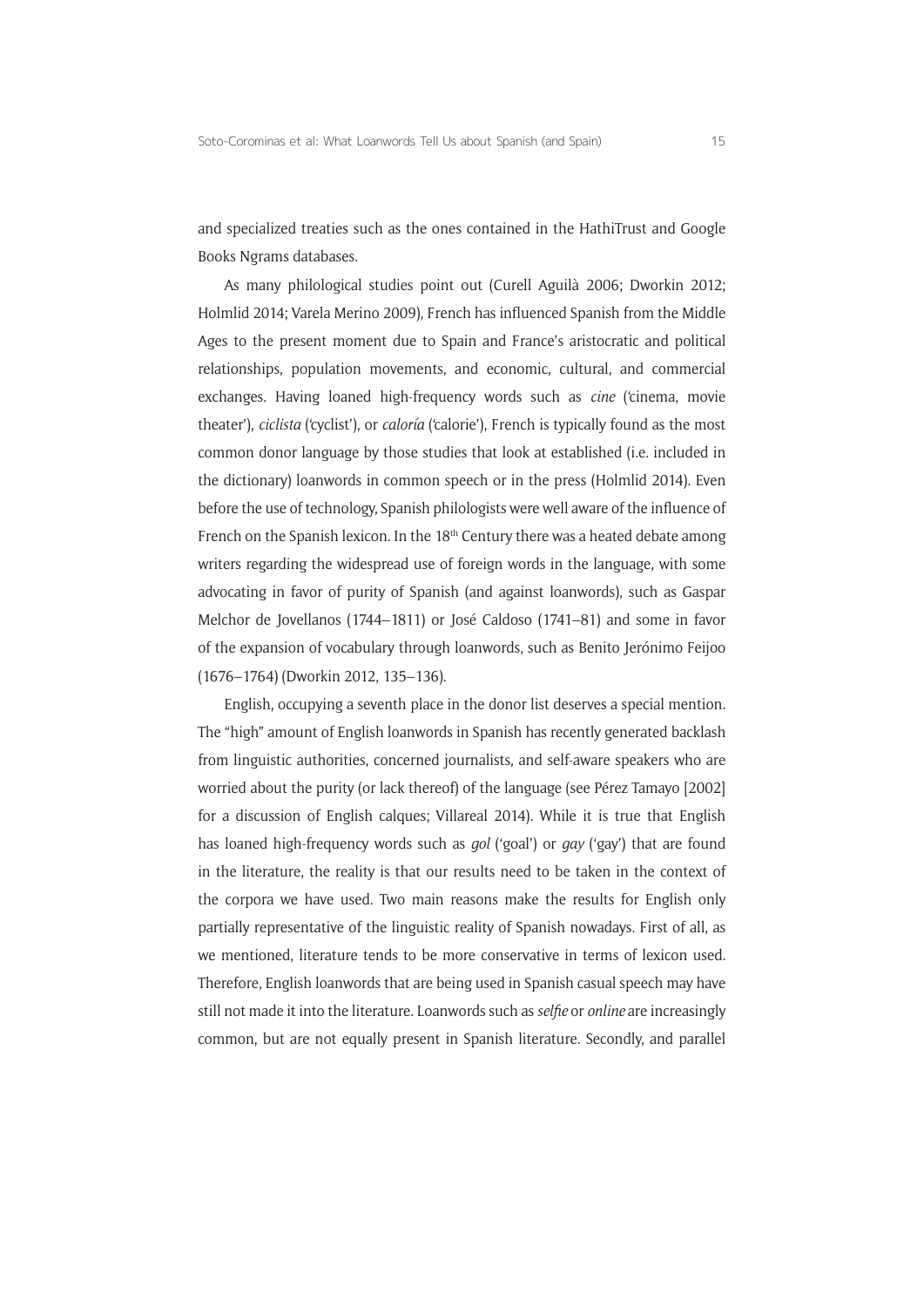to that, linguistic authorities such as the Real Academia Española (RAE) are more cautioned in terms of which words are included in the dictionary. Going back to *selfie* and *online*, neither of them is included in a dictionary (probably because they did not make the cut in terms of use and validity in the Real Academia Española's last edition of the dictionary) while a quick Google Search for Spanish websites including these words yields thousands of results. For these reasons, studies that investigate the use of loanwords which have not been incorporated to dictionaries in casual speech or in texts that describe current affairs find a greater presence of English loanwords (Esteban Asencio 2008; Gerding et al. 2012). In other words, our methods have analyzed words that have been present in the language for a long time and have been conventionalized into Spanish. While it is true that nowadays there are many loanwords that are fashionable and highly common, we cannot foresee for how long they might last.

#### 4.3.2. Frequencies

As mentioned in Section 3, the 437 reported donor languages were divided into 10 groups with only English being left by itself due to the difficulty of associating it with other languages. Our two databases, HathiTrust and Google Books NGrams, have different data and, because of this, their results will be presented separately.

#### 4.3.2.1. HathiTrust

In the stacked percentage area chart shown in **Figure 2** (and **3** below), the 100% on the Y axis refers to the total of loanwords used in the corpus for that year (X axis) in the Spanish texts annotated in HathiTrust. That is, this figure does not inform the reader of how many loanwords were used (which is discussed below in Section 4.3.3), only of how loanwords were divided according to language origin.

In the 146,635 texts in Spanish available in HathiTrust between years 1700–1923, there were 22,236,839,455 syntactically annotated tokens, out of which we lost the information of 65%. This percentage contained a variety of cases: words that were not included in the DECH dictionary because they were loanwords (or other neologisms) that had not been normalized in the language yet, because they were initials, acronyms or proper nouns, or because the OCR failed to transcribe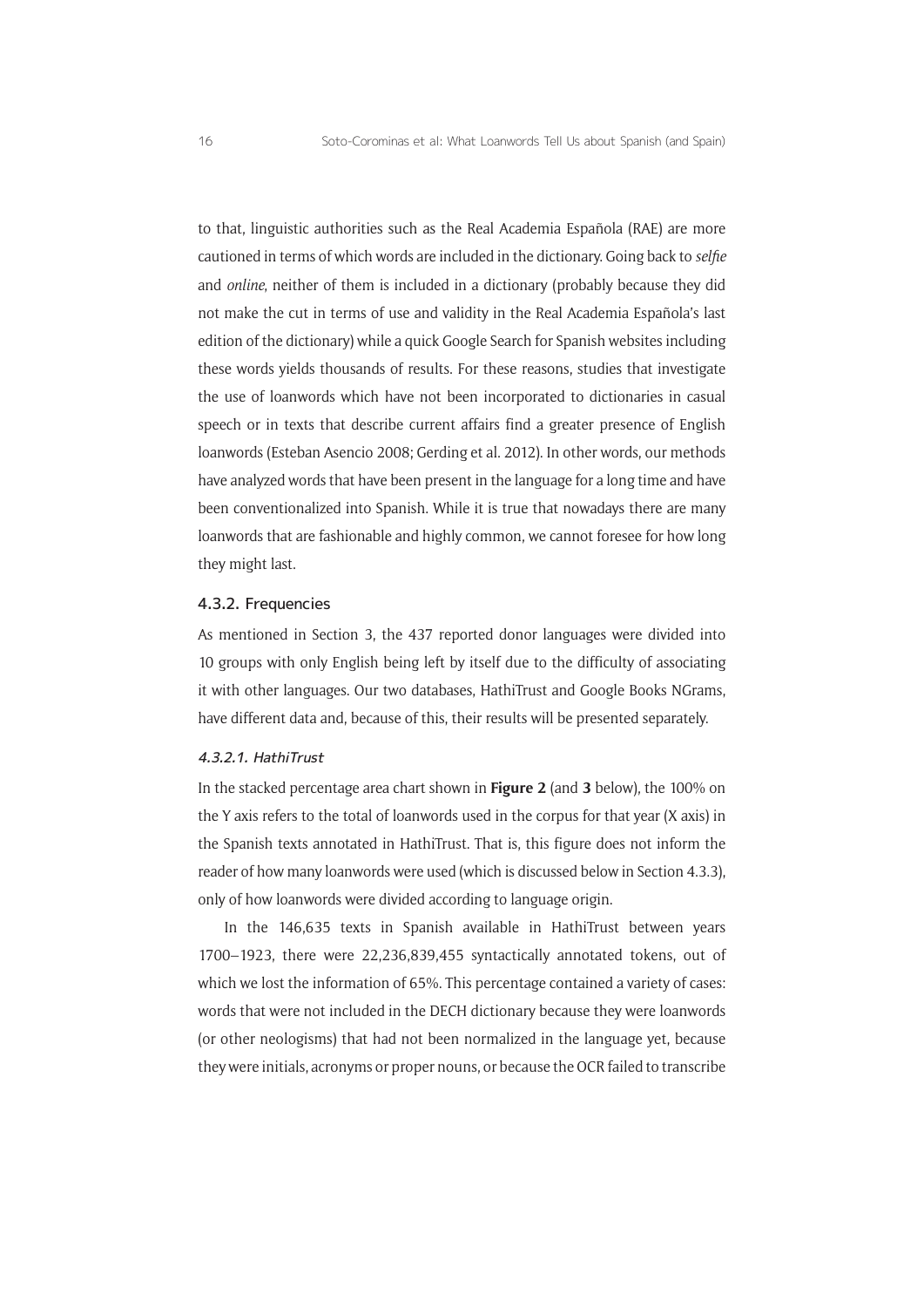

Figure 2: Frequencies of loanwords per language group in HathiTrust corpus.

them correctly. Besides that, a certain degree of noise is observed before 1840, showing that the amount of data is insufficient to draw firm/definite conclusions.

What can be observed in **Figure 2** is, first of all, the preponderance of certain language groups, namely of Eastern and Western Europe and, to a lesser extent, of Ancient Europe and Iberian Peninsula. Leaving aside the question of Eastern European languages momentarily, the predominance of the other three groups reiterates the importance of geographical proximity and the fact that Greek and French were not only prolific in donating lexicon to Spanish, but that their loanwords were frequently used in the literature and in the scientific texts collected by HathiTrust.

Now, the frequency of loanwords donated by Eastern European languages might be slightly misleading at first. There has not been any direct contact, historically, between Spanish and these languages, and Eastern European languages were not resorted to in order to coin new terms for the sciences. Upon closer inspection, the two most common terms donated by this group of languages are *coche* 'car', from Hungarian, and *soviet* 'soviet', from Russian. However, the first word appears 476,206 times in total, while the latter, the closest in frequency, only appears 15,673 times. Therefore, it is easy to see that the graph reflects the high frequency of *coche*.

One anonymous reviewer posed the question of what is more informative, the number of loanwords that a language borrows from a donor language or the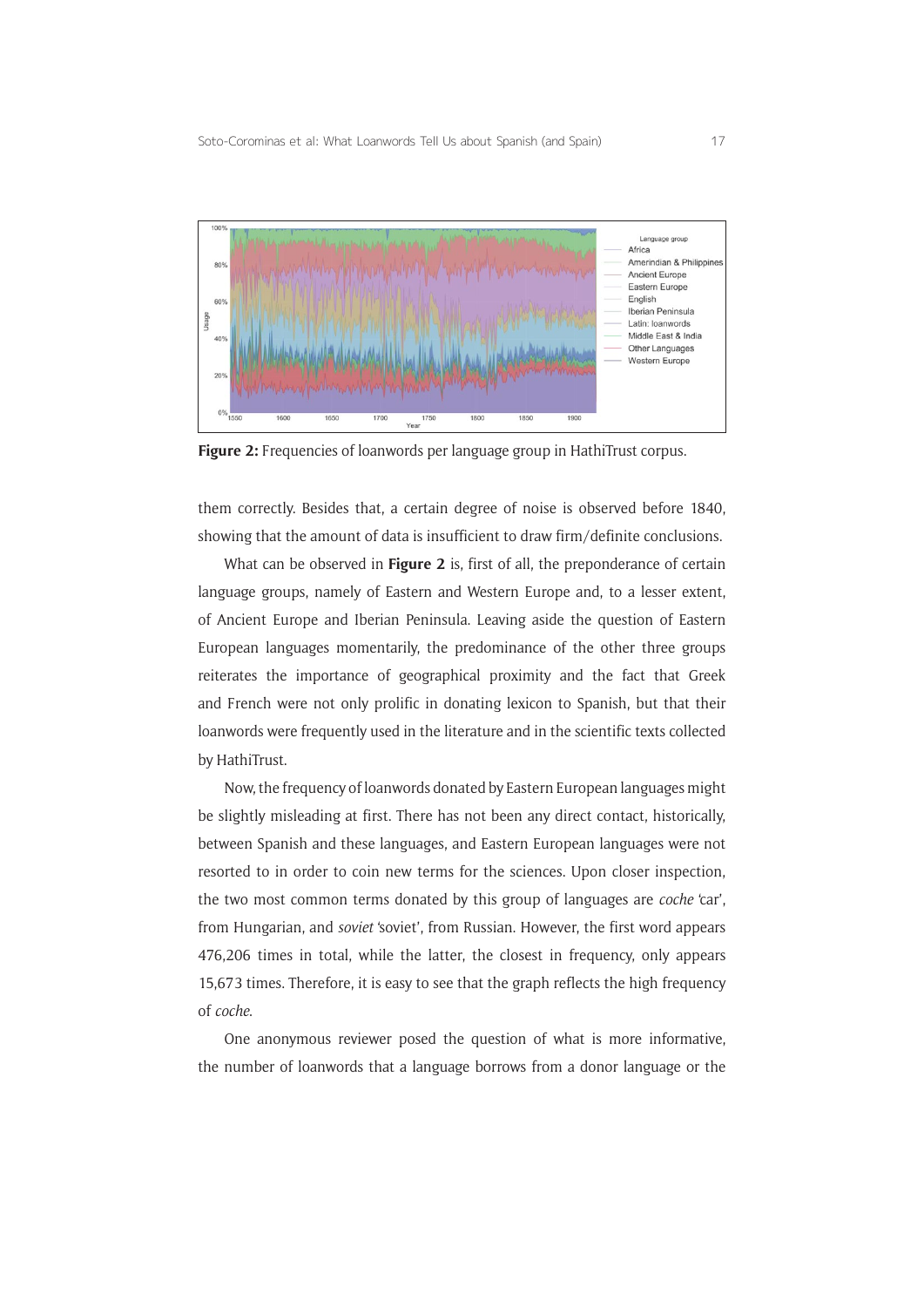frequency of such loanwords. The case of Eastern European languages is perfect to speak to this question. According to the DECH, Hungarian has only donated two terms to Spanish, one of them being *coche*. French, on the other hand, has donated more than 1,400 lexical items, many of which are not as frequent in Spanish as *coche*. Therefore, we can claim that both the number of borrowed words and the frequency of such borrowed words inform us about different aspects of the contact and relationship between languages.

#### 4.3.2.2. Google NGrams

The Google Books Ngram dataset was comparatively larger at 854,649 texts in Spanish with 140,363,350,682 1-grams between years 1500–2000. As apparent in Figure 3, we also find a significant degree of noise in the data, specifically before 1780.

The results of Google Ngrams largely correlate with those of HathiTrust, especially in terms of the importance of Ancient and Western European languages. What this database allows us to see, due to the increased years of its span, is a steady increase of English loanwords during the second half of the 20<sup>th</sup> century. Therefore, these results correlate with those that claim that, while English has influenced Spanish vocabulary for centuries, it is only over the past 50 years that there has been a massive influx and use of these loanwords (de la Cruz Cabanillas et al. 2007).



**Figure 3:** Percentage of loanwords per language group in Google Books Ngrams corpus.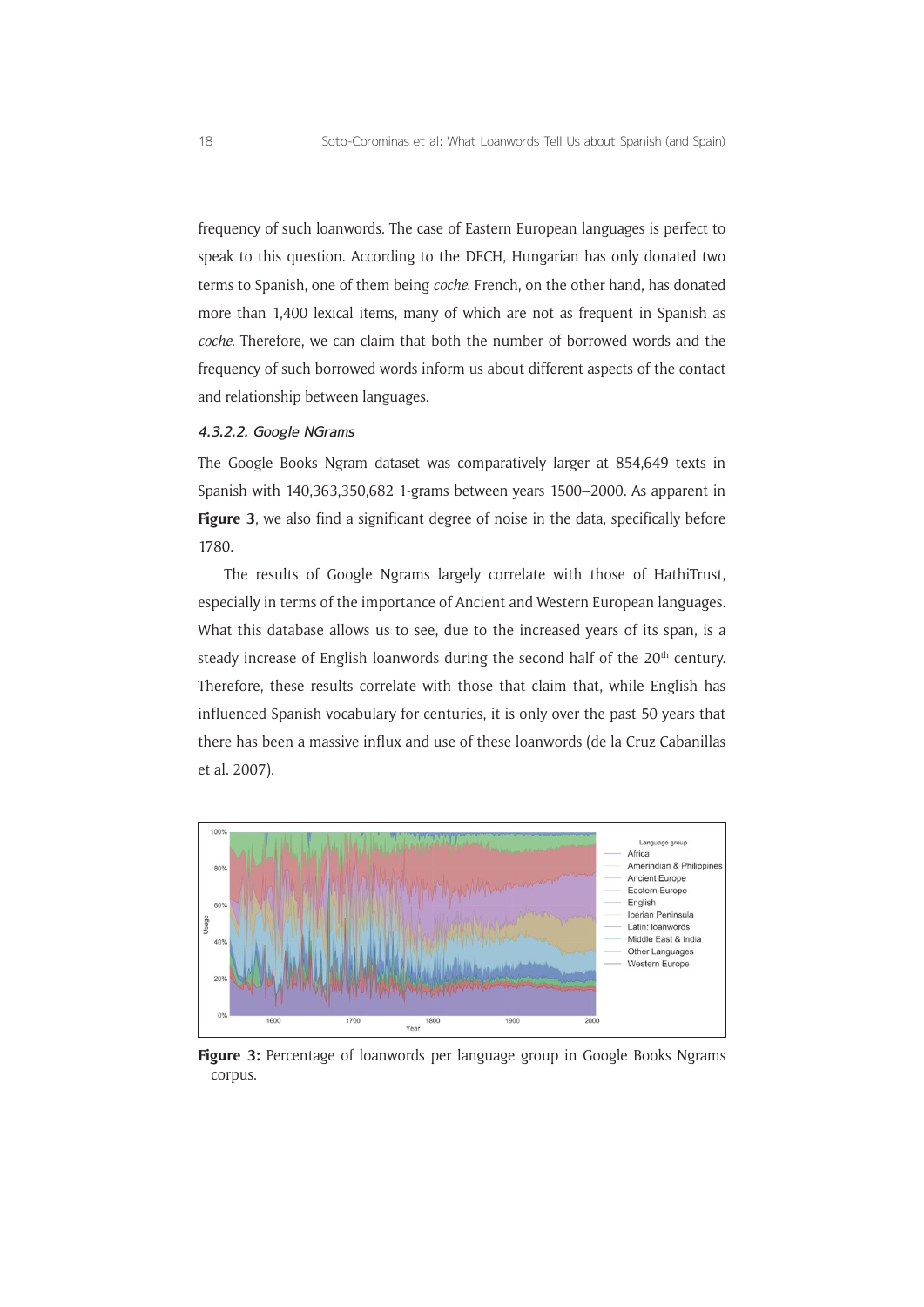|                          | Loanwords  | Core Language | <b>Proportion</b> |
|--------------------------|------------|---------------|-------------------|
| 16 <sup>th</sup> Century | 4.581638   | 16.960933     | 27.01288%         |
| 17 <sup>th</sup> Century | 4.078132   | 15.236676     | 26.7652%          |
| 18 <sup>th</sup> Century | 25.019335  | 148.065570    | 16.8974%          |
| 19 <sup>th</sup> Century | 71.059728  | 401.765578    | 17.68686%         |
| 20 <sup>th</sup> Century | 397.999064 | 1943.034384   | 20.48337%         |
| 21 <sup>th</sup> Century | 931.629326 | 4483.081108   | 20.781005%        |

**Table 1:** Average number of loanwords and core language words per century as well as the percentage of loanwords over the total of that century.

 In addition, it should be noted that this study [or rather the etymological sources it makes use of] does not make a distinction between British and American English and although we can assume that they have influenced Spanish at different times, we cannot prove it with data 3.3 Loanwords vs. "Core" Spanish.

In Section 2, we discussed how the words entering Spanish through certain languages (namely, Latin, Arabic, and Iberian Peninsula substrate) would be considered "core" Spanish for this study. **Table 1** shows the number of loanwords and core language words per century as well as the percentage of loanwords over the total of that century. Apart from the 16**th**-century data for which the corpora only contain 25 years, the average peak of loanwords happens during the 17**th** Century, with a 26.76% of words originating in donor languages. This means that more than 1 out of 4 words contained in Spanish cultured language, that is, the type of language used in literature, law, academic and scientific books, was taken from other languages. In order to draw final conclusions about the significance of the data, a comparison with the level of borrowing in other similar languages would be required. However, it can be claimed with confidence that an average of 26.76% is a very high degree of influence of foreign languages and cultures on a given language, and that a sustained relation of this kind over a long period of time would be indicative of either a great permeability of the recipient language or of a pronounced anxiety in the local elite classes (to which the authors writing these books belong), to conform their knowledge and expression to that of the most prestigious (international) producers of knowledge of the time.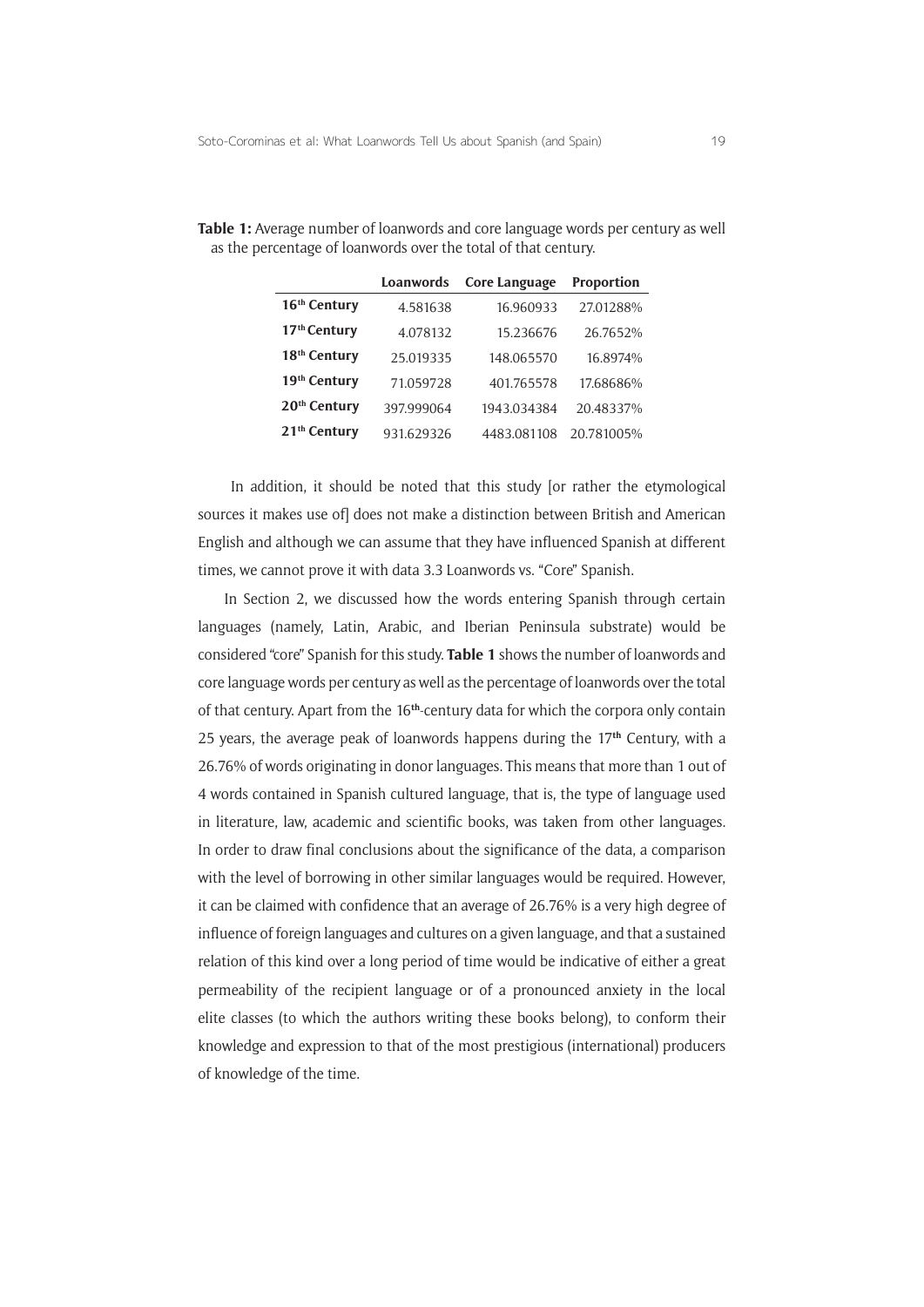After the 17<sup>th</sup> Century, the data shows a steep decline that takes the percentage of loanwords to only 16.9% in the 18**th** Century. We believe that this decline is the direct result of the control over the use of prescriptive Spanish exercised by the Real Academia Española starting this century, a control that has permeated society through the educational system, television and newspapers and is still very much present in public debates nowadays. In general terms, this control means that *good* written Spanish is to use as much vocabulary from Spanish as possible and, in consequence, the fewest amount of loanwords. Theoretically, the best Spanish would be that which draws the most lexical units from classical Spanish literary authors, specially from the Golden Age (16 and 17**th** centuries), the Silver Age (from 1914 up to the so called literary generation of 1927) or the best authors of the last part of the 20**th** Century.

After the 18**th** Century, and as we will expand in the following section, we see a small yet continuous upwards trend in the use of loanwords. This progressive use of more loanwords after the 18**th** Century shows the pressures of the current times.

#### 4.3.3. Highest Use of Loanwords: The Peninsular War

Regardless of the position of the Real Academia Española about what it means to write *good* Spanish, it is clear that there is a relationship between international affairs and the level of loanwords present in Spanish at certain historical moments. This is more evident when we descend to the scale of years in our data. In **Figure 4**, we can see the percentage of loanword usage per year as compared to that "core" Spanish on a year by year basis. The peak of loanword use, at 20.53%, occurred in the year 1809, although the following years maintained an overall high rate in the use of loanwords. When we look closely at what the most frequently used loanwords where that year, we are faced with a plethora of war-related words, such as *guerra* ('war', from Germanic), *buque* ('ship', from French)*, artillería* ('artillery', from French), *tropa* ('troop', from French), or *batalla* ('battle', from French).

Upon closer inspection of the history of the time, 1809 was one of the early years of *la Guerra de Independencia* or "the Peninsular War" (1808–1814). In this military conflict, Napoleon's Empire and Spain (together with Britain and Portugal) fought for the control of the Iberian Peninsula. It is not accidental, then, that in this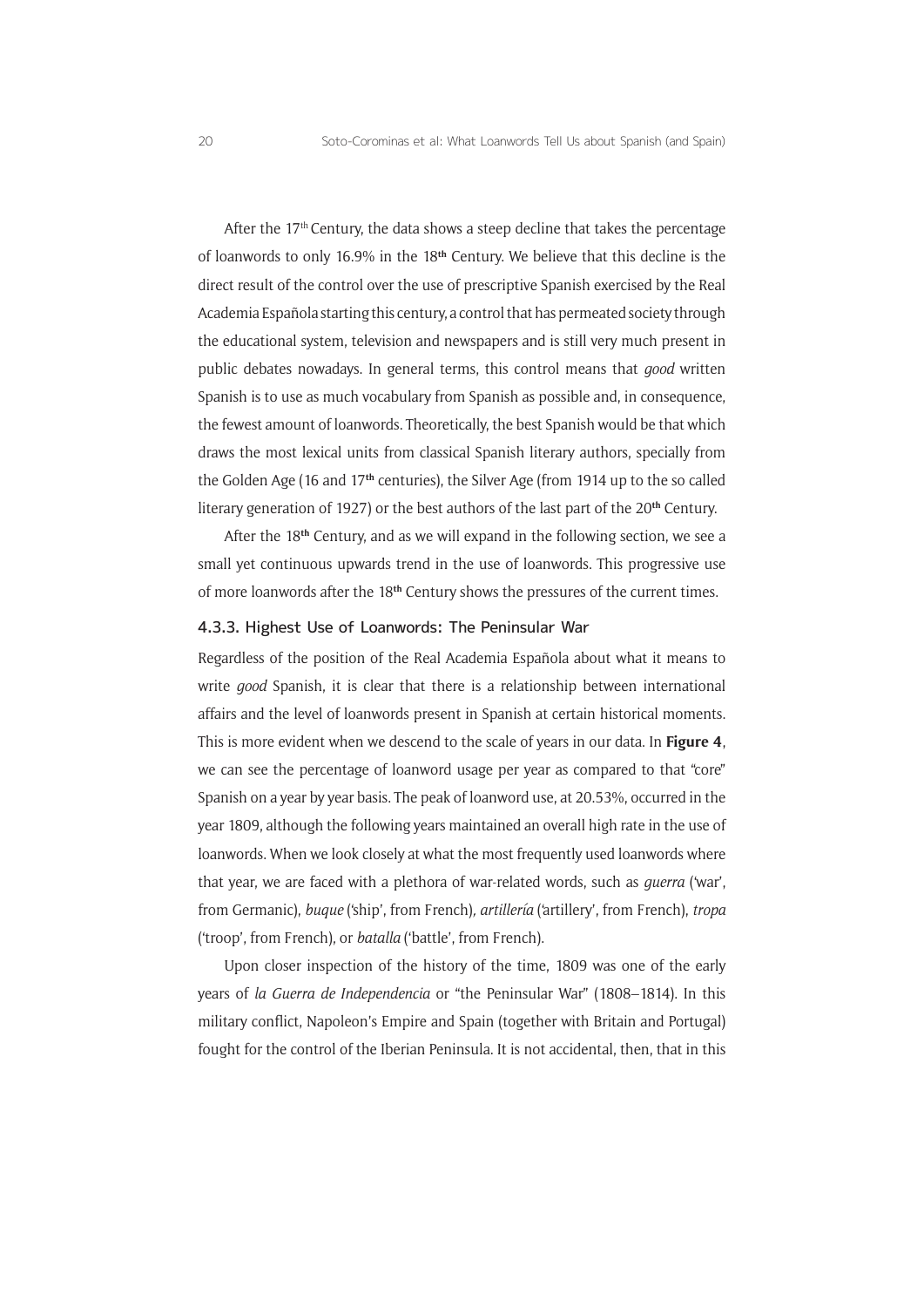

**Figure 4:** Frequencies of total loanwords in Spanish per year.

time of international accords and interactions, Spanish used an equally international vocabulary. The fact that, during this time of conflict against France, French was the most popular donor language (supplying Spanish with a 39% out of this 20.53% percent of loanwords) can also be considered evidence of how related languages and historical and political interactions are.

#### **5. Discussion and Conclusions**

As Fernández-Sevilla (1982, 21) argued, some words are testimonies of social, sociopolitical and sociocultural change. Loanwords in Spanish have proven this hypothesis right: they told us a story, not only the story of when they were borrowed or of how they were used, also of what the parties involved in these sociocultural changes were and what the nature of the sociocultural exchange was. This study supports the claim that language does not stand on its own, but that it rather is the product of a combination of political, social, and economic factors (Lapesa 1990, 35). None of the loanword donor languages and none of the peaks, as we have seen, were fortuitous.

Some of our results might seem counterintuitive at first, the first one being that Greek is the most common source language for Spanish loanwords. However, as we have showed, there is a reason for that: the native vocabulary has its limits in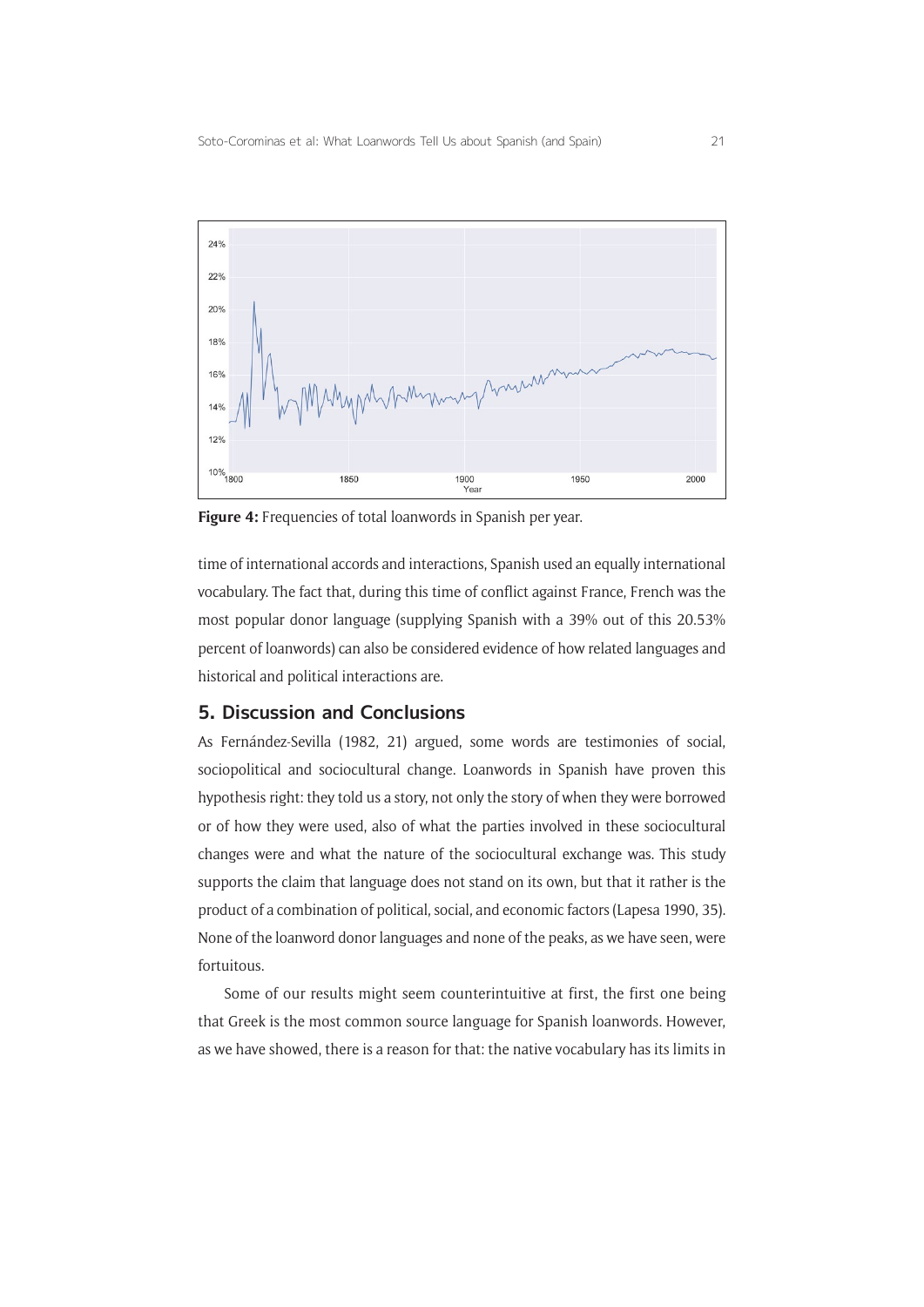terms of growth, whereas borrowing does not (Fernández-Sevilla 1982; Gutiérrez Rodilla 1998. See comment above about the proportion of Latin loanwords.) The other counterintuitive result is, perhaps, the importance of Eastern European languages, which through the case of *coche* show the weight that technology might have in penetrating the lexical fabric of a borrowing language.

The dominance (in terms of their frequency of use) of words originated in Western and Ancient European languages (French and Greek, respectively) in HathiTrust and Google NGrams were easily justifiable — both languages gave Spanish a plethora of words that abound in these types of texts.

The progressive upward trend in the use of loanwords observed in **Figure 4**, despite the work of the Real Academia Española to "control" the amount of loanword use, reflects the permeability of the language and its need to resort to the use of this new lexical items. This need, especially apparent in cultured texts, such as the ones contained in HathiTrust and Google Ngrams, far from stopping, keeps increasing as political and cultural exchanges, trade and globalization affect the shape of human communication and make languages more porous to external influences.

As we saw, the increase of English loanwords towards the end of the 20<sup>th</sup> century correlates with the public opinion: Spanish is using words borrowed from English more frequently (which probably correlates with the fact that Spanish is borrowing more and more words from English). However, as we showed in section 4.3.2.2, those numbers are still very far from reaching the widespread use of established French and Greek loanwords.

For the emerging area of cultural analytics, our study shows a promising path of enquiry into inter-cultural relations. The data of the year with highest presence of loanwords in Spanish shows a strong relation between historical periods in which Spain was very open to foreign. In order to draw stronger conclusions, two elements are needed. First, we would need a point of comparison with which we would be able to establish levels of loanwords presence in target languages when the subject nations are entangled in military and/or diplomatic conflicts of large proportions. For instance, is there a quantifiable increase in the use of Japanese words in Korean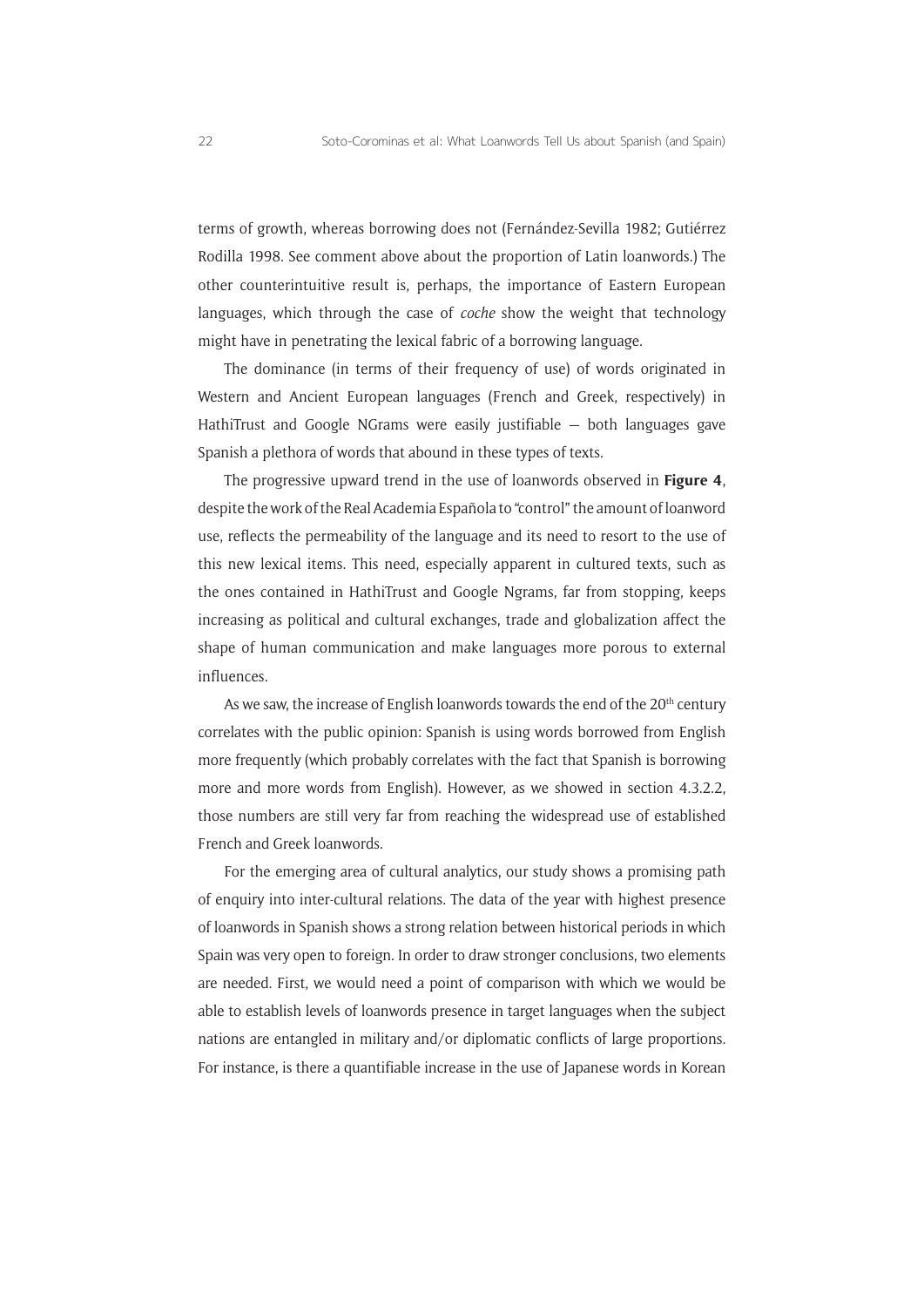between 1910–1945? Second, the data needs to be of enough quality at the year level so that we can pinpoint specific years in which the influence is felt and recorded, which due to rhythms of cultural integration and production, it rarely coincides with years of publication of books.

In the case of the highest use of loanwords in Spanish, it has to be noted that the years surrounding 1809 are especially significative in the case of Spain. In addition to the already mentioned War of Independence between Spain and the Napoleonic armies, two other historical facts must be taken into account. First, we have the strong and continued cultural influence of France through the Enlightenment. Second, the years following the re-installation of King Ferdinand VII in the Spanish throne are immediately followed by the independence of the Spanish territories in the Americas. The intellectual revolutions that inspired those wars of independence and led to the birth of Latin American countries have a great debt with French and North American ideas and authors.

#### **6. Limitations of this Study**

The main limitation of this study is the same one as our main point of support: our total reliance on previous etymological information. Etymology is not an exact science and it needs to make use of whatever resources loanwords have to offer. Deciding whether a word entered Spanish via Latin, or French, or Italian is extremely difficult if the word does not come from pre-Roman languages (Varela Merino 2009). In addition, while the DECH is continuously credited as an extremely reliable source of etymological information, its specificity has its limits. Words that were loaned by Latin in modern times (that is, well after the creation of "standard" Spanish) were overlooked (and thus not counted as loanwords) due to the fact they were not always marked as modern loanwords in our lexicographical tool.

The second limitation is our data. Whatever was in HathiTrust and Google Books NGrams, that is what we worked with. Their data made up an unprecedented amount of tokens that we could analyze, but it also came with its limitations: some written works were included, and some were not. Had we included everything, our results could have changed. However, we do believe these results to be representative.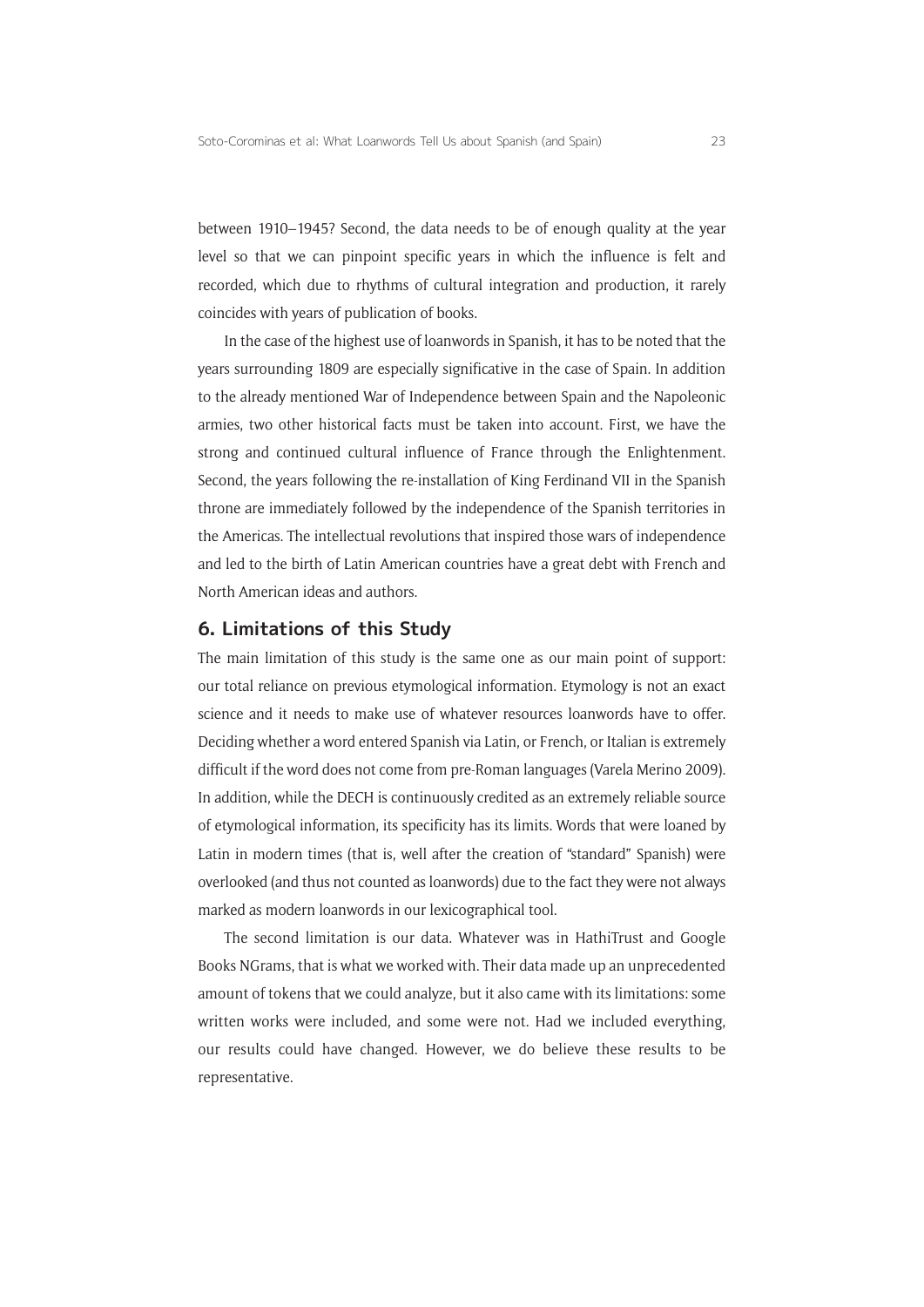The last limitation is, perhaps, the decisions we had to make, specifically, what counts as "core" Spanish and what does not. We decided on Latin, Iberian substrate and Arabic as forming it, although some linguists and philologists might disagree on the latter.

Whereas the amount of data to be processed did not impose a limitation by itself, although it was challenging at times, decisions were made for practical reasons that might have impacted the results. We tried to minimize the extent of code and algorithm effects while preserving the accuracy and fidelity of the data. Unfortunately, some of these decisions were arguably not ideal: when extracting the etymology of a word, after converting to lowercase, we first checked the word, and then the lemma, giving more importance to nouns than conjugated verbs. Moreover, if a number was found in between the word, such as "se3n" in HT, we removed the word. Lemmatization was also imperfect, and disambiguation was not taken into account as part of the process, therefore proper nouns were considered regular nouns and language of the first definition in the dictionary was used.

#### **Competing Interests**

The authors have no competing interests to declare.

#### **References**

- **Adalar, Nevin,** and **Sali Tagliamonte.** 1998. "Borrowed Nouns; Bilingual People: The Case of the "Londrali" in Northern Cyprus." *International Journal of Bilingualism* 2(2): 139–159. DOI:<https://doi.org/10.1177/136700699800200202>
- **Adams, James Noel.** 2003. *Bilingualism and the Latin language*. Cambridge University Press. DOI: <https://doi.org/10.1017/CBO9780511482960>
- **Arroyo, José Luis Blas,** and **Deborah Tricker.** 2000. "Principles of Variationism for Disambiguating Language Contact phenomena: The Case of Lone Spanish Nouns in Catalan Discourse." *Language Variation and Change* 12(2): 103–140. DOI:<https://doi.org/10.1017/S095439450012201X>
- **Asencio, Laura Esteban.** 2008. "Uso, origen y procesos de creación de neologismos en prensa española." *Círculo de lingüística aplicada a la comunicación* 33(1).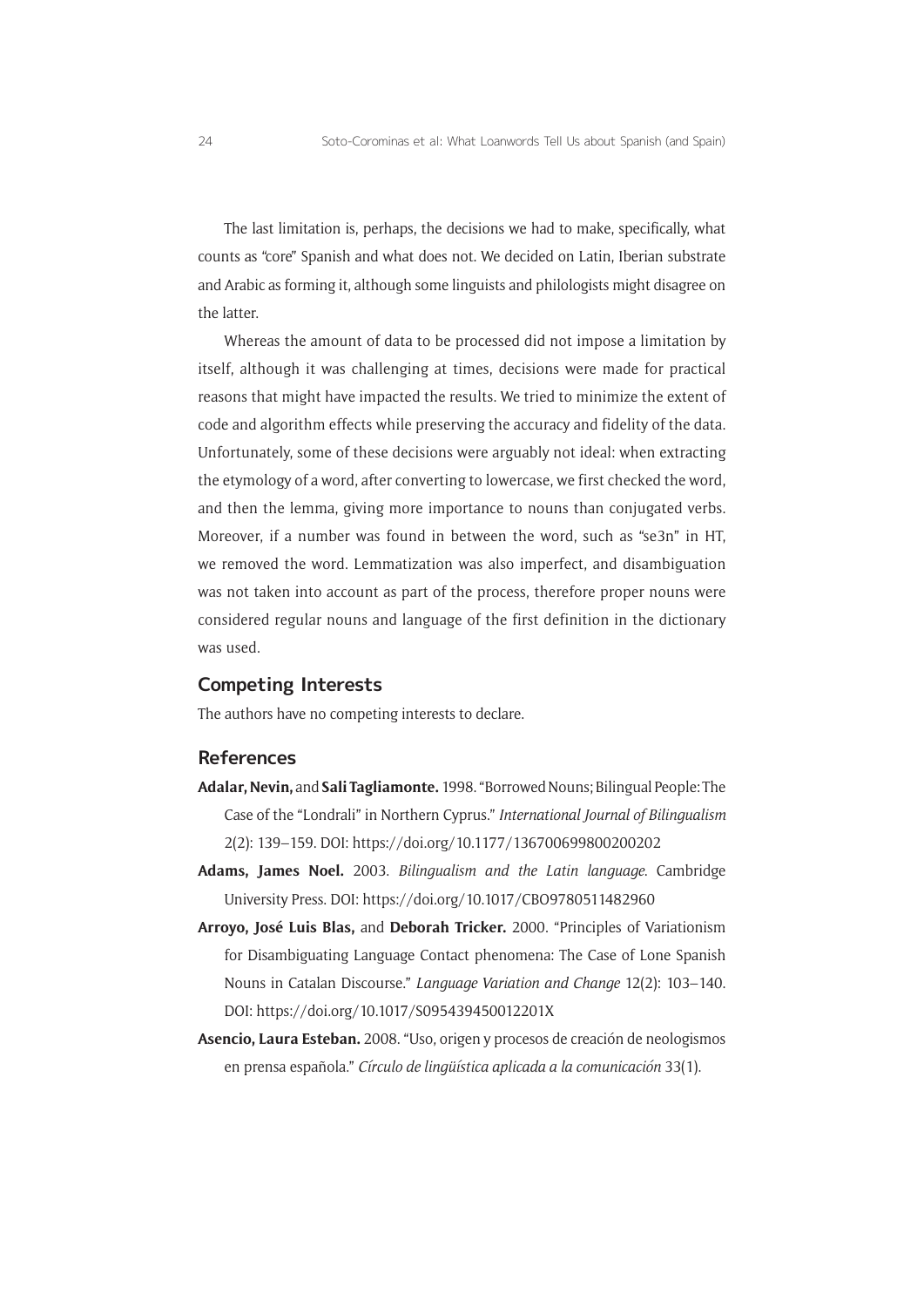- **Bergua Cavero, Jorge.** 2002. "Introducción al estudio de los helenismos del español." *Zaragoza: Ediciones del Departamento de Ciencias de la Antigüedad.*  Área *de Filología Griega.* Universidad de Zaragoza.
- **Buchi, Éva.** 2016. "Etymological Dictionaries." In *The Oxford Handbook of Lexicography*, edited by Philip Durkin, 338–349. Oxford: Oxford University Press.
- **Bynon, Theodora.** 1977. *Historical linguistics*. Cambridge: Cambridge University Press. DOI:<https://doi.org/10.1017/CBO9781139165709>
- **Capitanu, Boris Ted Underwood, Peter Organisciak, Sayan Bhattacharyya, Loretta Auvil, Colleen Fallaw,** and **J. Stephen Downie.** 2015. "Extracted Feature Dataset from 4.8 Million HathiTrust Digital Library Public Domain Volumes (0.2) [Dataset]." HathiTrust Research Center.
- **Capuz, Juan Gómez.** 2005. *La inmigración léxica* 84. Madrid: Arco libros.
- **CORLEC.** 1992. "Corpus Oral de Referencia de la Lengua Española Contemporánea". [http://www.lllf.uam.es/ESP/Info%20Corlec.html.](http://www.lllf.uam.es/ESP/Info%20Corlec.html)
- **Coromines, Joan,** and **José Antonio Pascual.** 2012. *Diccionario crítico etimológico castellano e hispánico*. Madrid: Editorial Gredos.
- **Croft, William.** 2000. *Explaining language change: An evolutionary approach*. New York: Longman.
- **Curell Aguilà, Clara.** 2006. "La influencia del francés en el español contemporáneo." In *La cultura del otro: español en Francia, francés en España*, edited by Manuel Bruña Cuevas, et al., 785–792. Sevilla: Universidad de Sevilla.
- **de la Cruz Cabanillas, Isabel, Cristina Tejedor Martínez, Mercedes Díez Prados,** and **Esperanza Cerdá Redondo.** 2007. "English Loanwords in Spanish Computer Language." *English for Specific Purposes* 26(1): 52–78. DOI: [https://](https://doi.org/10.1016/j.esp.2005.06.002) [doi.org/10.1016/j.esp.2005.06.002](https://doi.org/10.1016/j.esp.2005.06.002)
- **Dworkin, Steven N.** 2012. *A History of the Spanish Lexicon: a Linguistic Perspective*. Oxford: Oxford University Press on Demand. DOI: [https://doi.org/10.1093/acpr](https://doi.org/10.1093/acprof:oso/9780199541140.001.0001) [of:oso/9780199541140.001.0001](https://doi.org/10.1093/acprof:oso/9780199541140.001.0001)
- **Fernández-Ordóñez, Inés.** 2004. "Alfonso X el Sabio en la historia del español." In *Historia de la lengua española,* edited by Rafel Cano Aguilar, 381–422. Barcelona: Ariel.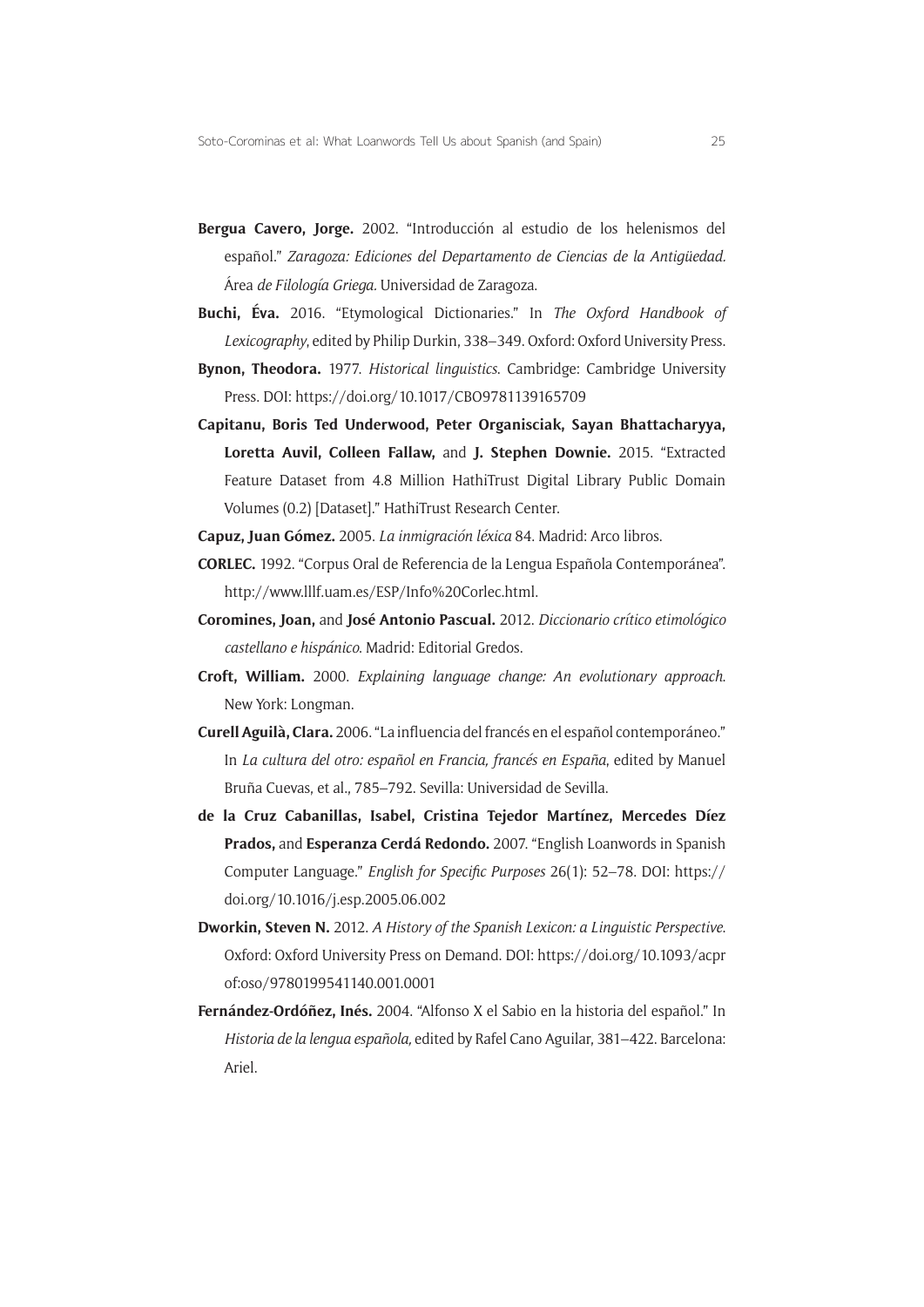- **Fernández-Sevilla, Julio.** 1982. *Neología y neologismo en español contemporáneo*. Universidad de Granada: Editorial Don Quijote.
- **Gerding, Constanza, Mary Fuentes, Lilian Gómez,** and **Kotz Gabriela.** 2012. "El préstamo en seis variedades geolectales del español: Un estudio en prensa escrita." *Revista signos* 45(80): 280–299. DOI: [https://doi.org/10.4067/S0718-](https://doi.org/10.4067/S0718-09342012000300003) [09342012000300003](https://doi.org/10.4067/S0718-09342012000300003)
- **Gutiérrez Rodilla, Bertha María.** 1998. *La ciencia empieza en la palabra: análisis e historia del lenguaje científico*. Barcelona: Ediciones Península.
- **Haensch, Günther,** and **Carlos Omeñaca.** 2004. Los diccionarios del español en el siglo XXI. Salamanca: Universidad de Salamanca.
- **Halliday, Michael A.** 1989. *"Spoken and Written Language."* Oxford: Oxford University Press.
- **Holmlid, Julia.** 2014. *"Los préstamos léxicos en el español peninsular. Un estudio de los préstamos léxicos en la prensa periódica en el año 2012"*. Thesis, University of Gothenburg.
- **Kaufman, Terrence,** and **Sarah Grey Thomason.** 1988. *"Language Contact, Creolization, and Genetic linguistics."* Berkeley CA: University of California.
- **Lapesa, Rafael.** 1990. "Historia de la lengua e historia de la literatura". In *Historia de la literatura española*, 35–76. Madrid: Cátedra.
- **Lewis, M. Paul, Gary F. Simons,** and **Charles D. Fennig,** (eds.). 2016. *Ethnologue: Languages of the World, Nineteenth edition.* Dallas, Texas: SIL International. [http://www.ethnologue.com.](http://www.ethnologue.com)
- **Lin, Yuri, Jean-Baptiste Michel, Erez Lieberman Aiden, Jon Orwant, Will Brockman,** and **Slav Petrov.** 2012. "Syntactic Annotations for the Google Books Ngram Corpus." In *Proceedings of the ACL 2012 System Demonstrations*, 169–174. Association for Computational Linguistics.
- **Matras, Yaron.** 2009. *Language Contact*. Cambridge: Cambridge University Press. DOI:<https://doi.org/10.1017/CBO9780511809873>
- **Meng, Xiangrui, Joseph Bradley, B. Yuvaz, Evan Sparks, Shivaram Venkataraman, Davies Liu, Jeremy Freeman,** et al. 2015. "Mllib: Machine Learning in Apache Spark." *JMLR* 17(34): 1–7.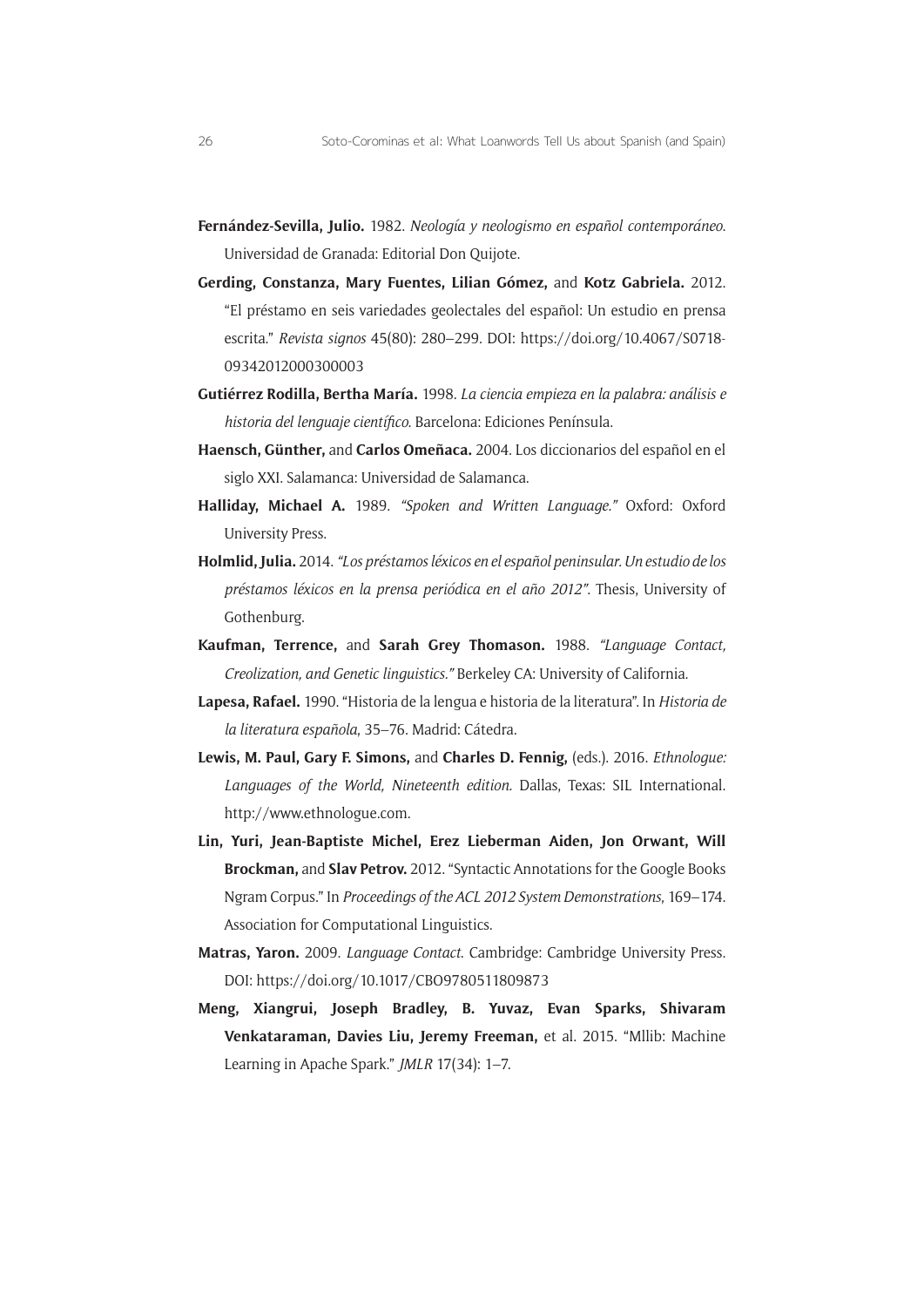- **Moreno Fernández, Francisco.** 2006. "Información básica sobre el "Proyecto para el Estudio Sociolingüístico del Español de España y de América"- PRESEEA (1996–2010)." *Revista española de lingüística:* órgano *de la Sociedad Española de Lingüística* 36: 385.
- **Nuñez, Camelia G,** and **Antonio Jiménez Mavillard.** 2012. "The VL3: A Project at the Crossroads between Linguistics and Computer Science." *Paper presented at Digital Humanities 2012*. Hamburg, Germany.
- **Penny, Ralph John.** 2002. *A History of the Spanish Language*. Cambridge: Cambridge University Press. DOI: <https://doi.org/10.1017/CBO9780511992827>
- Pérez Tamayo, R. 2002. "Neologismos: *i*contaminación o enriquecimiento de la lengua española?" *Panace* 3(9–10): 3–4.
- **Poplack, Shana,** and **Nathalie Dion.** 2012. "Myths and Facts about Loanword Development." *Language Variation and Change* 24(3): 279–315. DOI: [https://](https://doi.org/10.1017/S095439451200018X) [doi.org/10.1017/S095439451200018X](https://doi.org/10.1017/S095439451200018X)
- **PRESEEA.** 2014. "Corpus del Proyecto para el estudio sociolingüístico del español de España y de América". Alcalá de Henares: Universidad de Alcalá. [http://preseea.linguas.net.](http://preseea.linguas.net)
- **RAE.** 2008. "CREA. Corpus de referencia del español actual." [http://www.rae.es/](http://www.rae.es/recursos/banco-de-datos/crea) [recursos/banco-de-datos/crea.](http://www.rae.es/recursos/banco-de-datos/crea)

**RAE.** 2014. *Diccionario de la lengua española*. *Vigésimotercera edición*. Planeta Publishing. **Ringe, Don,** and **Ann Taylor.** 2014. *The Development of Old English* 2. Oxford: OUP.

**Rodríguez Alberich, Gabriel.** 2014. DIRAE. [http://dirae.es/.](http://dirae.es/)

- **Samuel, Henry.** 2011. "France's Académie Française Battles to Protect Language from English." *The Telegraph,* October 11, 2011. Accessed December 20, 2016. [http://www.telegraph.co.uk/news/worldnews/europe/france/8820304/](http://www.telegraph.co.uk/news/worldnews/europe/france/8820304/Frances-Academie-francaise-battles-to-protect-language-from-English.html) [Frances-Academie-francaise-battles-to-protect-language-from-English.html.](http://www.telegraph.co.uk/news/worldnews/europe/france/8820304/Frances-Academie-francaise-battles-to-protect-language-from-English.html)
- **Sayahi, Lotfi.** 2011. Contacto y préstamo léxico: El elemento español en el árabe actual. *Revista Internacional De Lingüística Iberoamericana* 9 2(18): 85–99.
- **Stammers, Jonathan R,** and **Margaret Deuchar.** 2011. "Testing the Nonce Borrowing Hypothesis: Counter-Evidence from English-Origin Verbs in Welsh." *Bilingualism: Language and Cognition* 15(33): 630–643.